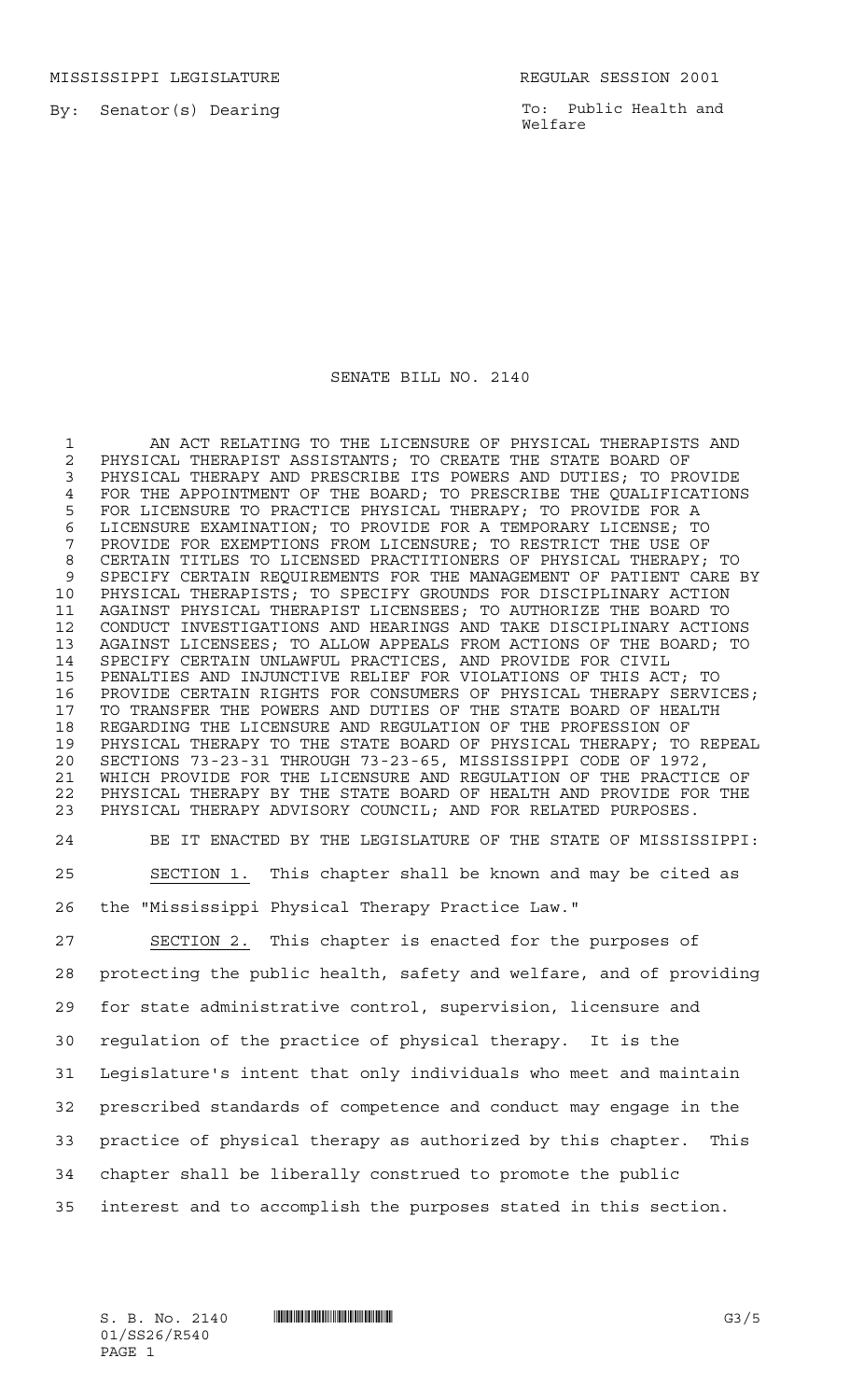SECTION 3. As used in this chapter, the following terms shall have the following meanings, unless the context otherwise requires:

(a) "Board" means the State Board of Physical Therapy.

 (b) "Physical therapy" or "physiotherapy," which terms are deemed identical and interchangeable, means the care and services provided by or under the direction and supervision of a physical therapist who is licensed under this chapter.

 (c) "Physical therapist" means a person who is licensed under this chapter to practice physica1 therapy.

 (d) "Physical therapist assistant" means a person who meets the requirements of this chapter for licensure and who assists the physical therapist in selected components of physical therapy interventions.

(e) "Practice of physical therapy" means:

 (i) Examining, evaluating and testing individuals with mechanical, physiological and developmental impairments, functional limitations, disability or other health and movement-related conditions in order to determine a diagnosis, prognosis and plan of therapeutic intervention, and to assess the ongoing effects of intervention;

 (ii) Alleviating impairments and functional limitations by designing, implementing and modifying therapeutic interventions that include, but are not limited to, therapeutic exercise; functional training in self-care and in home, community or work reintegration; manual therapy including soft tissue and joint mobilization and manipulation; therapeutic massage; assistive and adaptive orthotic, prosthetic, protective and supportive devices and equipment; airway clearance techniques; debridement and wound care; physical agents or modalities; mechanical and electrotherapeutic modalities; and patient-related instruction;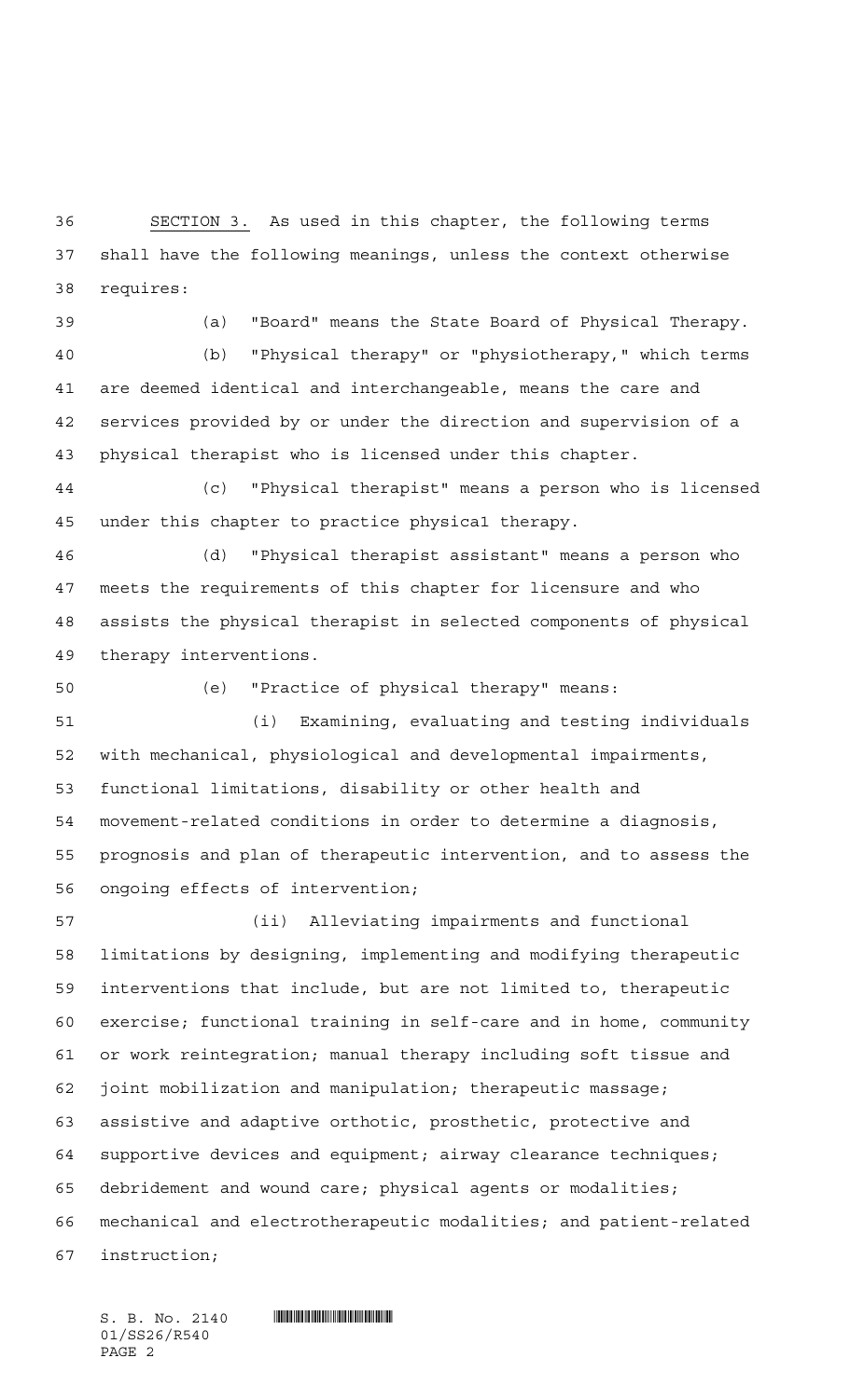(iii) Reducing the risk of injury, impairment, functional limitation and disability, including the promotion and maintenance of fitness, health and quality of life in all age populations; and

 (iv) Engaging in administration, consultation, education and research.

 (f) "Physical therapy aide" means a person trained under the direction of a physical therapist who performs designated and supervised routine tasks related to physical therapy.

 (g) "Restricted license" means a license on which the board places restrictions or conditions, or both, as to scope of practice, place of practice, supervision of practice, duration of licensed status, or type or condition of patient or client to whom the licensee may provide services.

 (h) "Direct supervision" means face-to-face oversight by a licensed physical therapist at regular intervals of a physical therapist who has been issued a temporary license under Section 9 of this act. This direct supervision shall be in accordance with the rules and regulations adopted by the board.

 (i) "Direct on-site supervision" means face-to-face oversight by a licensed physical therapist at regular intervals, as prescribed in rules and regulations adopted by the board, of the services provided to a patient by a licensed physical therapist assistant.

 (j) "Continuous on-site supervision" means the supervising physical therapist, or when delegated a physical therapist assistant, is continuously on-site and present in the department or facility where services are provided, is immediately available to the person being supervised and maintains continued involvement in appropriate aspects of each treatment session in which physical therapy aides are involved in components of care as determined by the supervising physical therapist.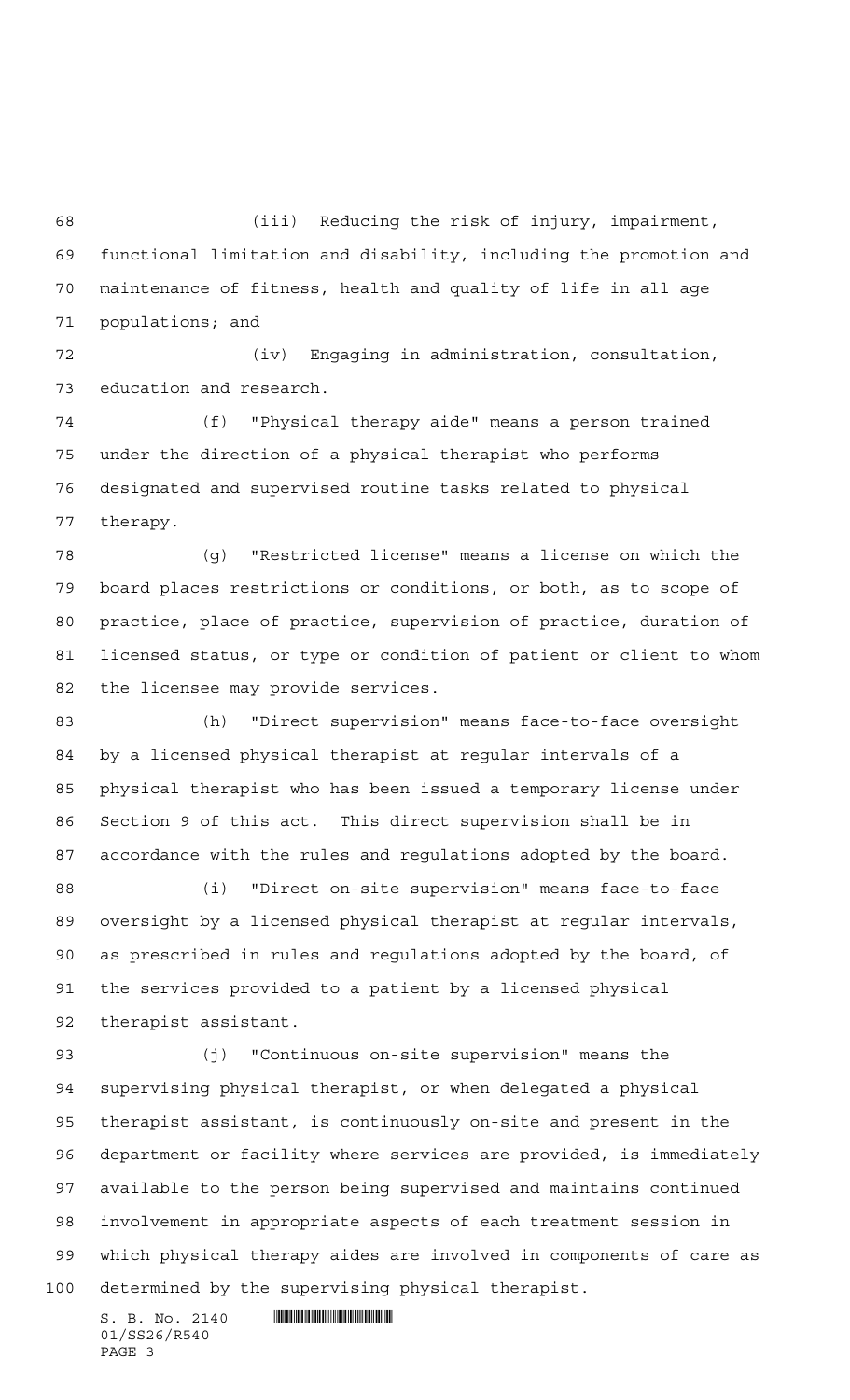(k) "Testing" means standardized methods and techniques used to gather data about the patient, including electrodiagnostic and electrophysiologic tests and measures.

 (l) "Consultation by means of telecommunication" means that a physical therapist renders professional or expert opinion or advice to another physical therapist or health care provider via telecommunications or computer technology from a distant location. It includes the transfer of data or exchange of educational or related information by means of audio, video or data communications. The physical therapist may use telehealth technology as a vehicle for providing only services that are legally or professionally authorized. The patient's written or verbal consent must be obtained and documented before this consultation. All records used or resulting from a consultation by means of telecommunications are part of a patient's records and are subject to applicable confidentiality requirements.

 (m) "Jurisdiction of the United States" means any state, territory or the District of Columbia that licenses physical therapists.

 SECTION 4. (1) There is established a State Board of Physica1 Therapy that shall consist of six (6) members appointed by the Governor, with the advice and consent of the Senate. At least three (3) members shall be appointed from a list of five (5) persons submitted by the Mississippi Physical Therapy Association, all of whom must be residents of Mississippi and must have engaged in the practice of physical therapy within the state for at least four (4) years. Three (3) members shall be physica1 therapists, one (1) member shall be a physical therapist assistant, one (1) member shall be a physician, and one (1) member shall be a consumer at large who is not associated with or financially interested in the practice or business of physical therapy. The initial members of the board shall be appointed for staggered terms, as follows: one (1) member shall be appointed for a term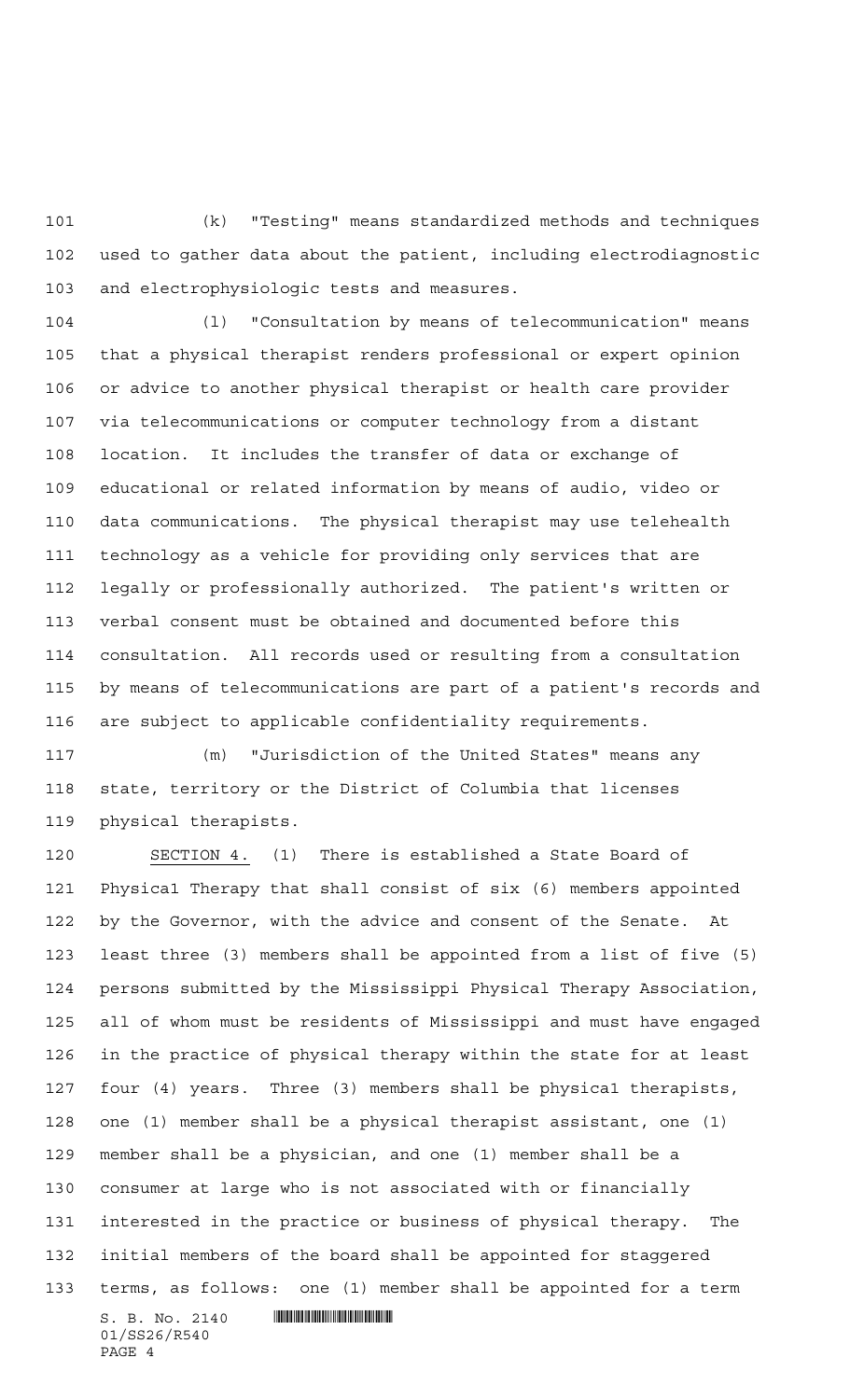that ends on June 30, 2002; two (2) members shall be appointed for terms that end on June 30, 2003; one (1) member shall be appointed for a term that ends on June 30, 2004; and two (2) members shall be appointed for terms that end on June 30, 2005. All subsequent appointments to the board shall be for terms of four (4) years from the expiration date of the previous term. No person shall be appointed for more than two (2) consecutive terms. By approval of the majority of the board, the service of a member may be extended at the completion of a four-year term until a new member is appointed or the current member is reappointed.

 (2) The board shall annually elect a chairman, secretary and treasurer. The board shall provide for the timely orientation and training of new professional and public appointees to the board regarding board licensing and disciplinary procedures, this chapter and board rules, regulations, policies and procedures. A member may be removed by the board only for due cause. Failure to attend at least half of the board meetings in a fiscal year shall constitute cause. The board shall meet at least once each quarter, and those meetings shall be held in compliance with the Open Meetings Law (Section 25-41-1 et seq.). A majority of board members shall constitute a quorum for the transaction of business. The board shall keep an official record of its meetings. Vacancies on the board shall be filled by board member vote from a list of nominees submitted by the Mississippi Physical Therapy Association. Members of the board shall receive the per diem authorized under Section 25-3-69 for each day spent actually discharging their official duties, and shall receive reimbursement for mileage and necessary travel expenses incurred as provided in Section 25-3-41. A board member who acts within the scope of board duties, without malice and in the reasonable belief that the member's action is warranted by law, is immune from civil liability.

 $S. B. No. 2140$  . SIMMON THE SET OF A SECTION OF A SECTION OF A SECTION OF A SECTION OF A SECTION OF A SECTION OF A SECTION OF A SECTION OF A SECTION OF A SECTION OF A SECTION OF A SECTION OF A SECTION OF A SECTION OF A SEC 01/SS26/R540 PAGE 5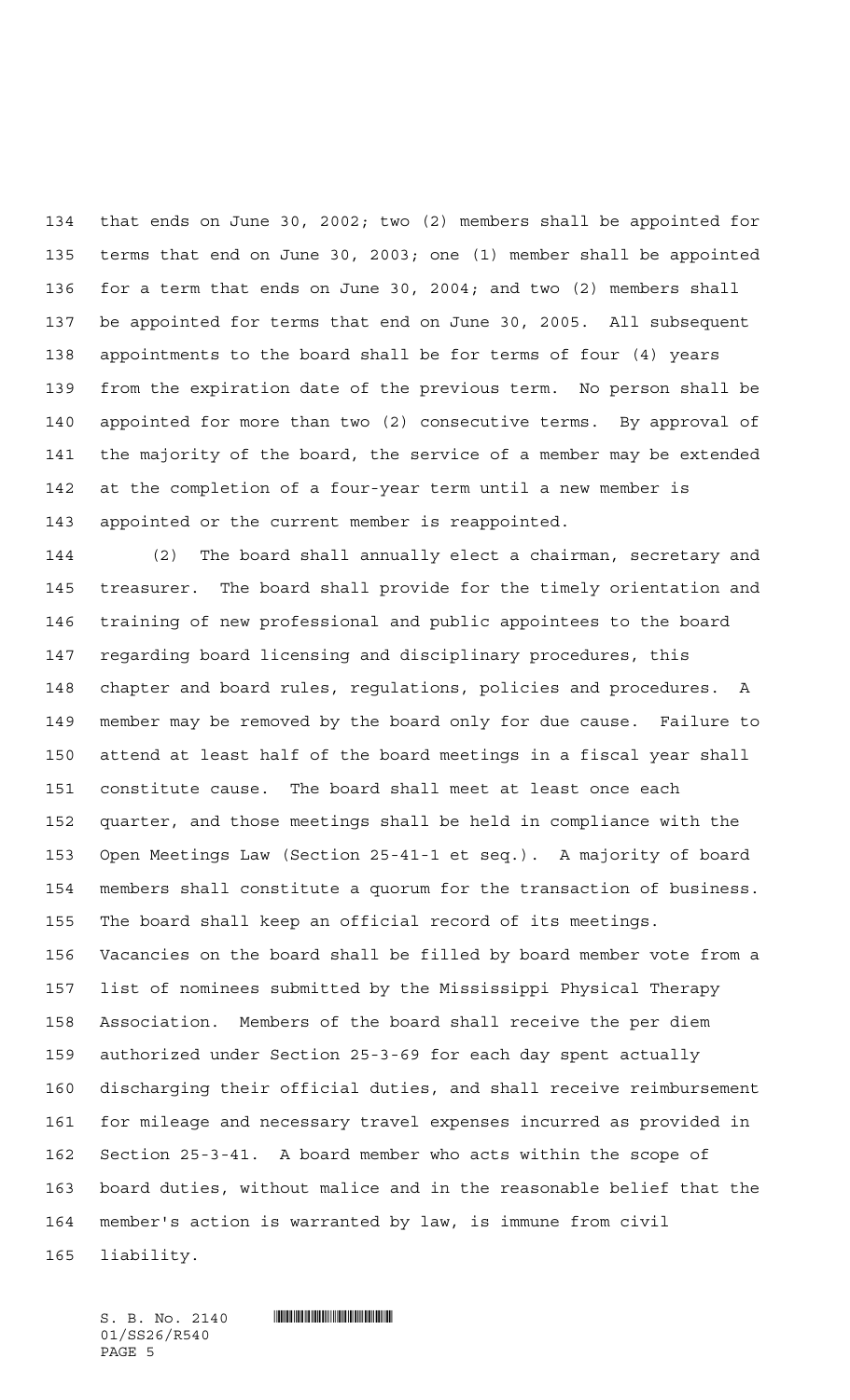SECTION 5. (1) It shall be the duty of the board to pass upon the qualifications of applicants for licensure as physical therapists and physical therapist assistants, to issue licenses and renewals of licenses to physical therapists and physical therapist assistants qualifying under this chapter, and with proper cause to suspend or revoke the license of those persons. The board may adopt rules and regulations not inconsistent with law, in accordance with the Administrative Procedures Law (Section 25-43-1 et seq.), as it may deem necessary for the performance of its duties in regulating the practice of physical therapy in the State of Mississippi. The board shall maintain a listing of the names of every living physical therapist and physica1 therapist assistant licensed in this state, his or her last known place of business, last known place of residence and the date and number of his or her license. The board shall compile a list of physical therapists and physical therapist assistants licensed to practice in the State of Mississippi and that list shall be available to any person upon application to the board and the payment of such charge as may be fixed by the board. The board shall have the power to make such expenditures, employ such personnel and enter into such contracts for services as it may deem necessary for the administration of the provisions of this chapter. The board shall make available board rulings, opinions and interpretations of statutes or regulations in order to guide persons regulated under this chapter and shall maintain annual performance records. The board shall provide information to the public regarding the complaint process. The board shall make available final disciplinary action taken against a licensee.

 $S. B. No. 2140$  .  $\blacksquare$  (2) The board shall coordinate and collect fees for the issuance of licenses on a biennial (twenty-four-month) schedule. The renewal fee for licensure shall be fixed by the board. Any licensed person seeking renewal shall include proof of the completion of twenty-four (24) continuing education hours within

01/SS26/R540 PAGE 6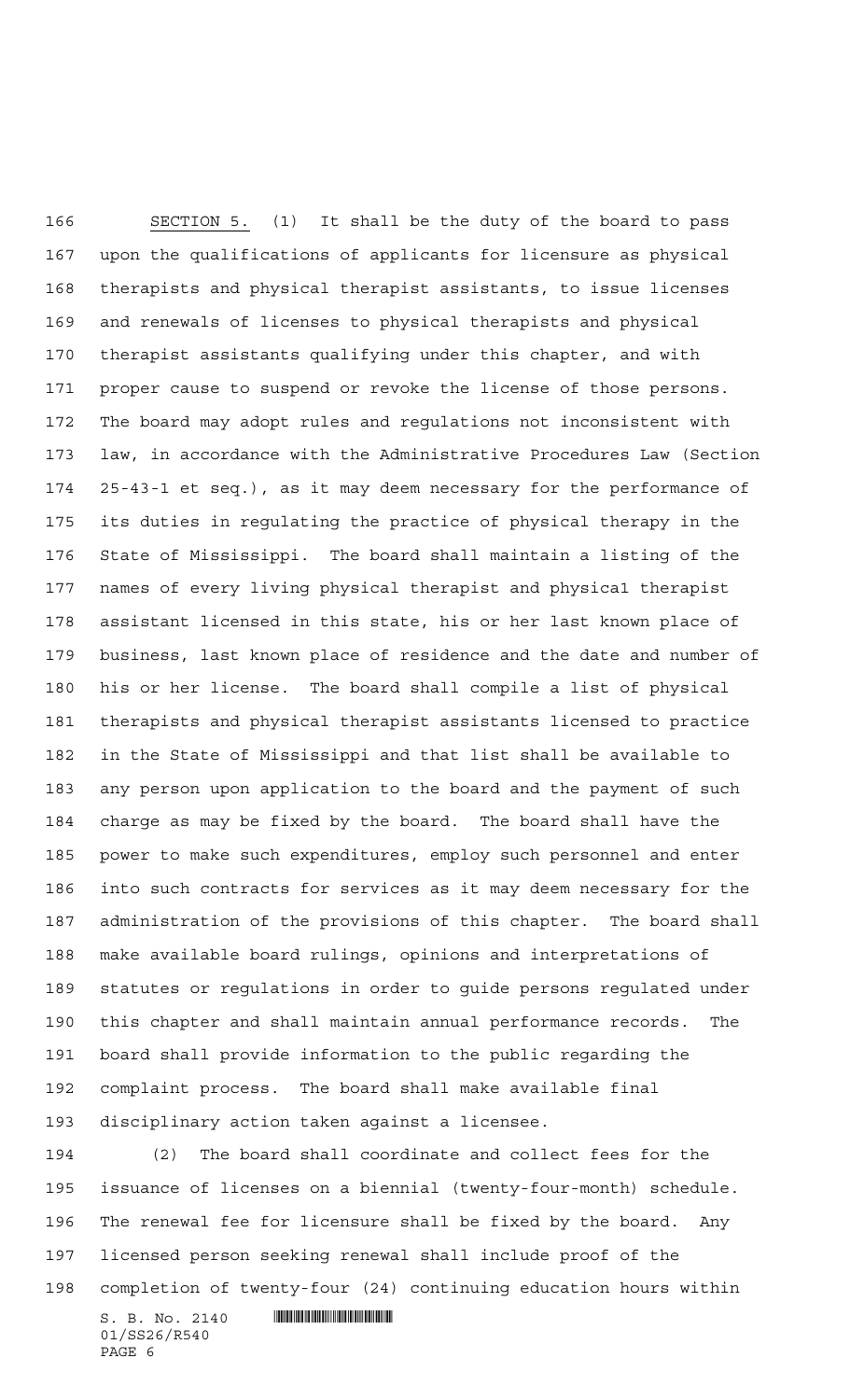the current licensure period and must have completed the appropriate application forms.

 (3) All fees and other monies collected or received by the board shall be paid into and credited to a special fund that is created in the State Treasury, which shall be known as the "Physical Therapy Fund." Any interest earned on the special fund shall be credited to the special fund and shall not be paid into the State General Fund. Any unexpended monies remaining in the special fund at the end of a fiscal year shall not lapse into the State General Fund. Monies in the special fund shall be expended, upon appropriation by the Legislature, for the purposes of implementing the provisions of this chapter. Disbursement of monies in the special fund shall be made only upon warrants issued by the State Fiscal Officer upon requisitions signed by the treasurer of the board. The financial records of the board shall be audited annually by the State Auditor.

 SECTION 6. (1) An applicant for a license as a physical therapist or a physical therapist assistant must:

(a) Be of good moral character;

 (b) Have completed the application process as prescribed by the board;

 (c) Be a graduate of a physical therapy education program accredited by a national accreditation agency approved by the board; and

 (d) Have successfully passed a national examination approved by the board.

 (2) An applicant for a license as a physical therapist who has been educated outside of the United States shall:

(a) Be of good moral character;

 (b) Have completed the application process as prescribed by the board;

 (c) Provide satisfactory evidence that the applicant's education is substantially equivalent to the requirements of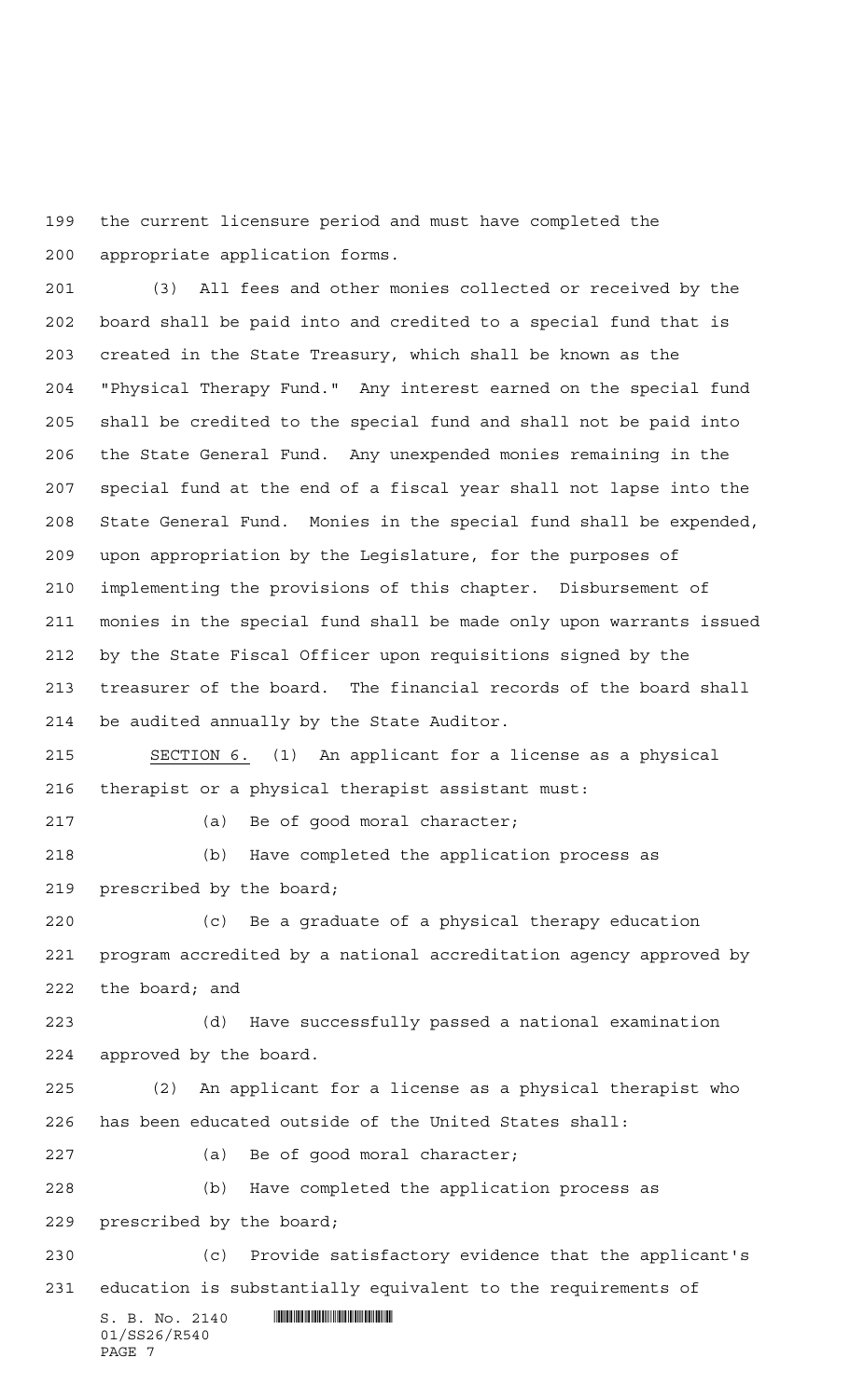physical therapists educated in accredited educational programs as determined by the board. If it is determined that a foreign-educated applicant's education is not substantially equivalent, the board may require the person to complete additional course work before it proceeds with the application process;

 (d) Provide proof of legal authorization to reside and seek employment in a jurisdiction of the United States;

 (e) Have the applicant's educational credentials evaluated by a board-approved credential evaluation agency;

 (f) Have passed the board-approved English proficiency examinations if the applicant's native language is not English; and

 (g) Have successfully passed the national examination approved by the board.

 (3) Notwithstanding the provisions of subsection (2) of this section, if the foreign-educated physical therapist applicant is a graduate of an accredited educational program as approved by the board, the board may waive the requirements of paragraphs (c) and (e) of subsection (2) of this section.

 SECTION 7. (1) An applicant for licensure sha11 file a complete application as required by the board. The applicant shall include application and examination fees as prescribed by the board. Each application for licensure shall include the social security number of the applicant in accordance with Section 93-11-64.

 (2) The board shall notify an applicant of any deficiencies in the application. An applicant who disagrees with the identified deficiencies may request in writing and, upon request, shall be granted a hearing before the board. The hearing shall be held in the same manner as prescribed in Section 19 for hearings on denials of licenses.

 $S. B. No. 2140$  . SIMILLE AND A LIMITED AND A LIMIT AND RESPONDENT A LIMIT AND RESPONDENT A LIMIT AND RESPONDENT A LIMIT AND RESPONDENT A LIMIT AND RESPONDENT A LIMIT AND RESPONDENT A LIMIT AND RESPONDENT A LIMIT AND RESPON 01/SS26/R540 PAGE 8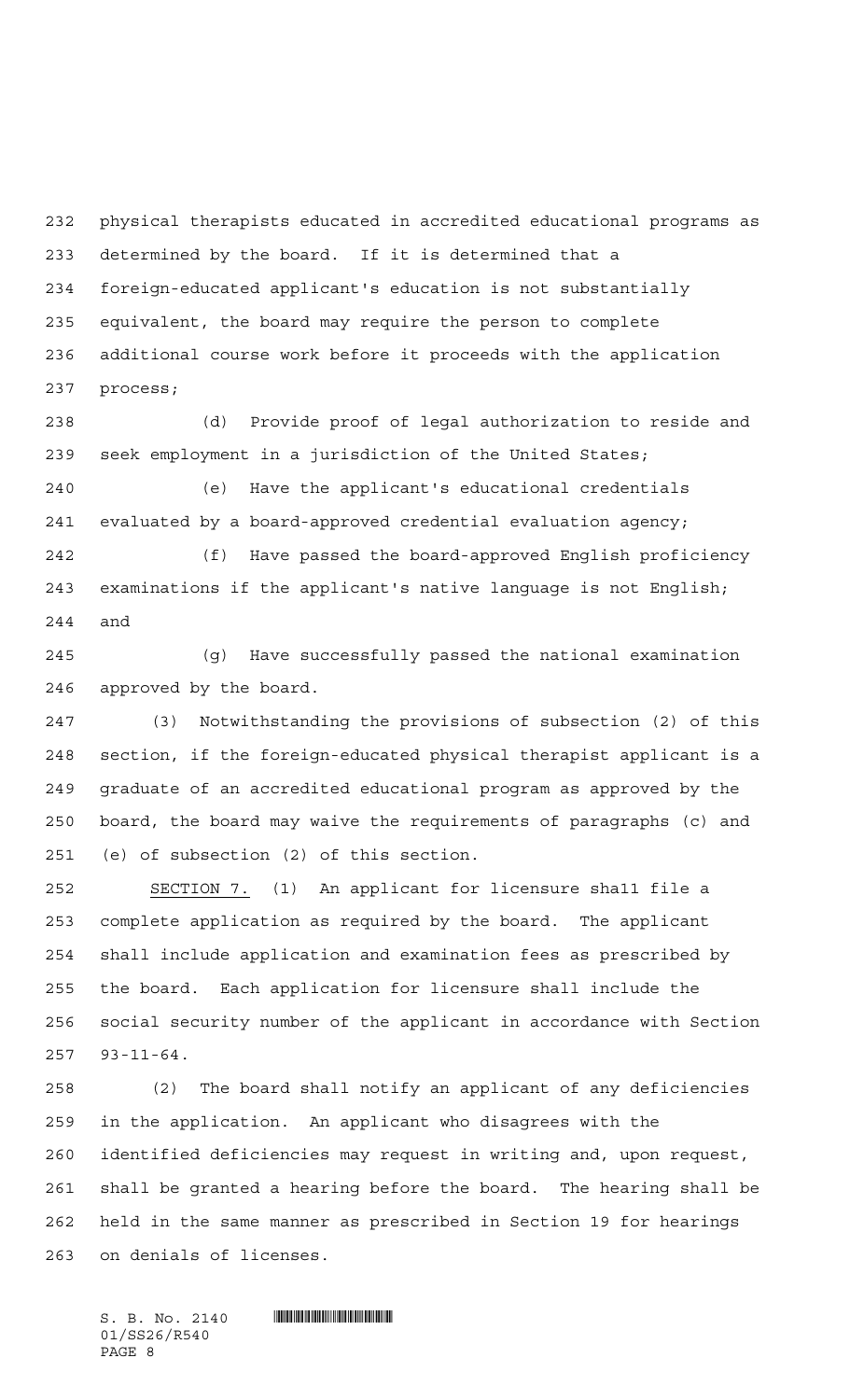SECTION 8. (1) The licensure examination for physical therapists and for physical therapist assistants shall be selected by the board and may also include an oral examination or practical examination, or both, at the discretion of the board.

 (2) An applicant may take the examination for licensure after the application process has been completed.

 (3) An applicant for licensure who does not pass the examination after the first attempt may retake the examination one (1) additional time without reapplication for licensure within six (6) months of the first failure. Before the board may approve an applicant for subsequent testing beyond two (2) attempts, an applicant shall reapply for licensure and shall demonstrate evidence satisfactory to the board of having successfully completed additional clinical training or course work, or both, as determined by the board.

 SECTION 9. (1) A temporary license to practice as a physical therapist or physical therapist assistant may be granted to those persons meeting the requirements stated in Section 6 of this act who (a) have not taken the approved examination or (b) have taken the approved examination but have not received the results of the examination. The temporary license shall be granted for a period not to exceed ninety (90) days. Any physical therapist granted a temporary license under this subsection shall restrict his or her practice to the State of Mississippi and shall be under the direct supervision of a physical therapist licensed in Mississippi. Any physical therapist assistant granted a temporary license under this subsection shall be under the direct on-site supervision of a Mississippi licensed physical therapist. Documentation verifying that supervision shall be on file with the board before a temporary license is granted.

 (2) A temporary license to practice physical therapy or to act as a physical therapist assistant may be granted to a physical therapist or a physical therapist assistant licensed in another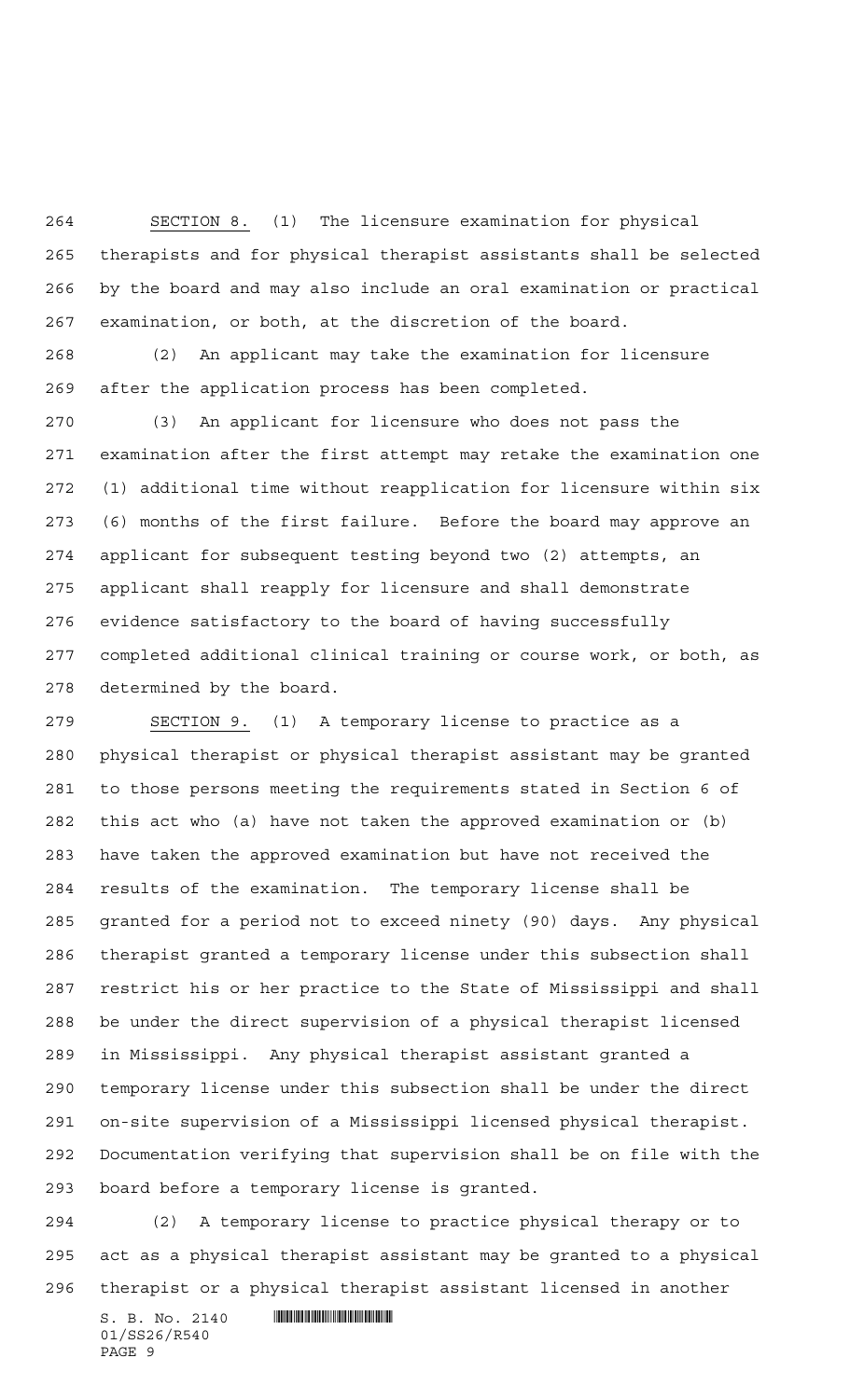state who is moving into the state provided the application for Mississippi licensure is pending and the current license is in good standing. This temporary license may be granted for a period not to exceed sixty (60) days.

 (3) Any person granted a temporary license who is required to take the approved examination and fails to take the exam as required by the board or does not pass the required exam shall have the temporary license revoked and a license of any type shall not be issued until the person has passed an approved examination. (4) Any person who has taken but not passed the required

 examination in this or another jurisdiction shall not be eligible for a license of any type until an approved examination is passed.

 (5) Any person who has been trained as a physical therapist or physical therapist assistant in a foreign country and desires to be temporarily licensed under this subsection shall demonstrate proficiency in the English language and meet the other requirements of subsection (2)(a) through (f) of Section 6 of this act before the temporary license will be issued.

 SECTION 10. The board shall issue a license to a physical therapist or physical therapist assistant who has a valid unrestricted license from another jurisdiction of the United States if that person, when granted the license, met all requirements prescribed in subsection (1) of Section 6 of this act and any applicable board rules or regulations.

 SECTION 11. (1) This chapter does not restrict a person licensed under any other law of this state from engaging in the profession or practice for which that person is licensed if that person does not represent, imply or claim that he or she is a physical therapist or physical therapist assistant or a provider of physical therapy.

 (2) The following persons are exempt from the licensure requirements of this chapter when engaged in the following

activities: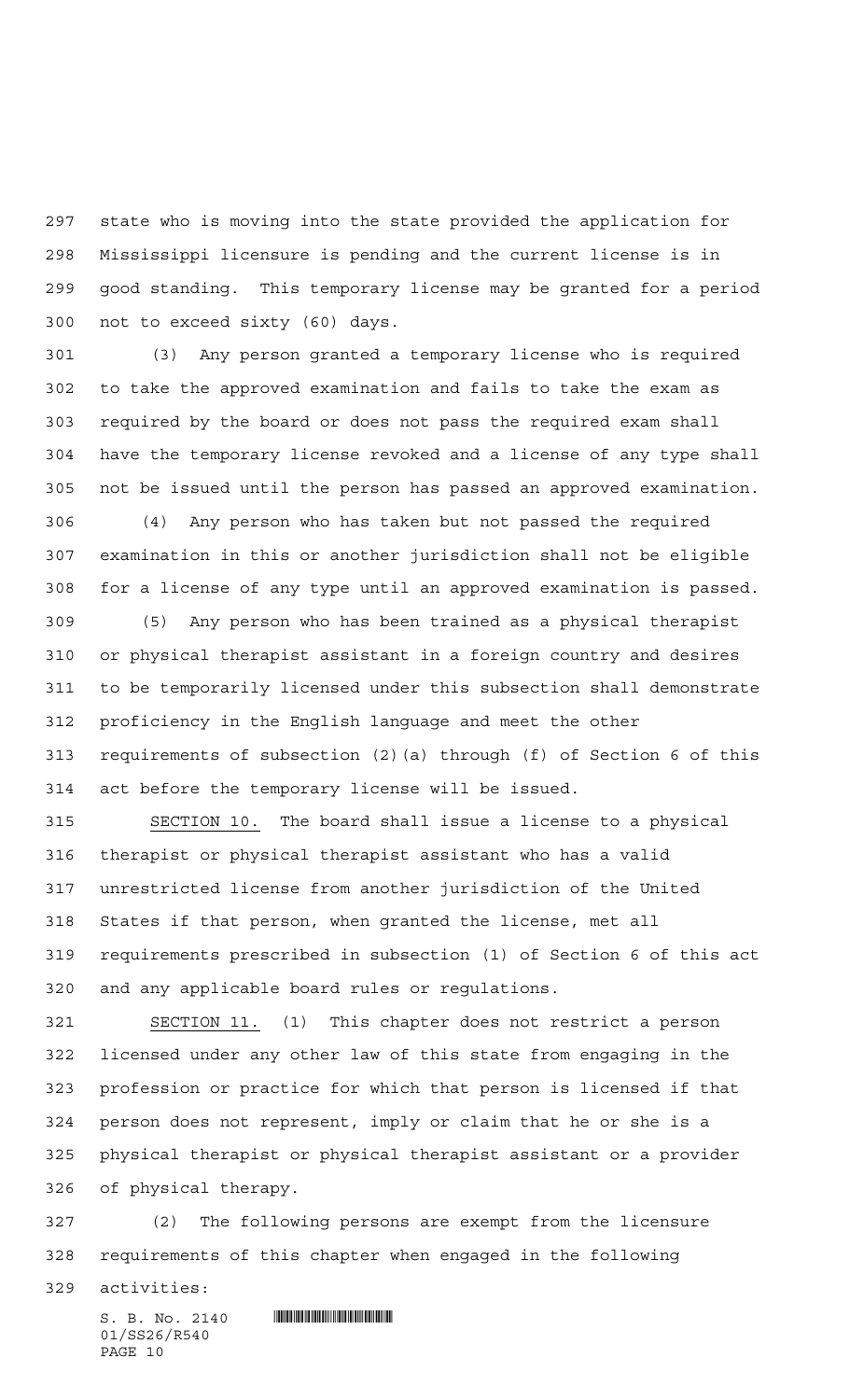(a) A person in an education program approved by the board who is pursuing a course of study leading to a degree as a physical therapist or a physical therapist assistant and who is satisfying supervised clinical education requirements related to the person's physical therapy education while under on-site supervision of a licensed physical therapist.

 (b) A physical therapist who is practicing in the United States Armed Services, United States Public Health Service or Veterans Administration under federal regulations for state licensure of health care providers.

 (c) A physical therapist who is licensed in another jurisdiction of the United States or a foreign-educated physical therapist credentialed in another country if that person is performing physical therapy in connection with teaching or participating in an educational seminar of no more than sixty (60) days in a calendar year.

 (d) A physical therapist who is licensed in another jurisdiction of the United States if that person is providing consultation by means of telecommunication to a physical therapist licensed under this chapter.

 (e) Schools, YMCAs, athletic clubs and similar organizations that furnish services to their players and members, provided that they do not represent themselves as physical therapists or as physical therapist assistants or as providing physical therapy services.

 SECTION 12. (1) A licensee shall renew the license according to board rules and regulations. A licensee who fails to renew the license on or before the expiration date shall not practice as a physical therapist or work as a physical therapist assistant in this state.

 (2) Each licensee is responsible for reporting to the board any name change and any changes in business and home addresses within thirty (30) days after the date of the change.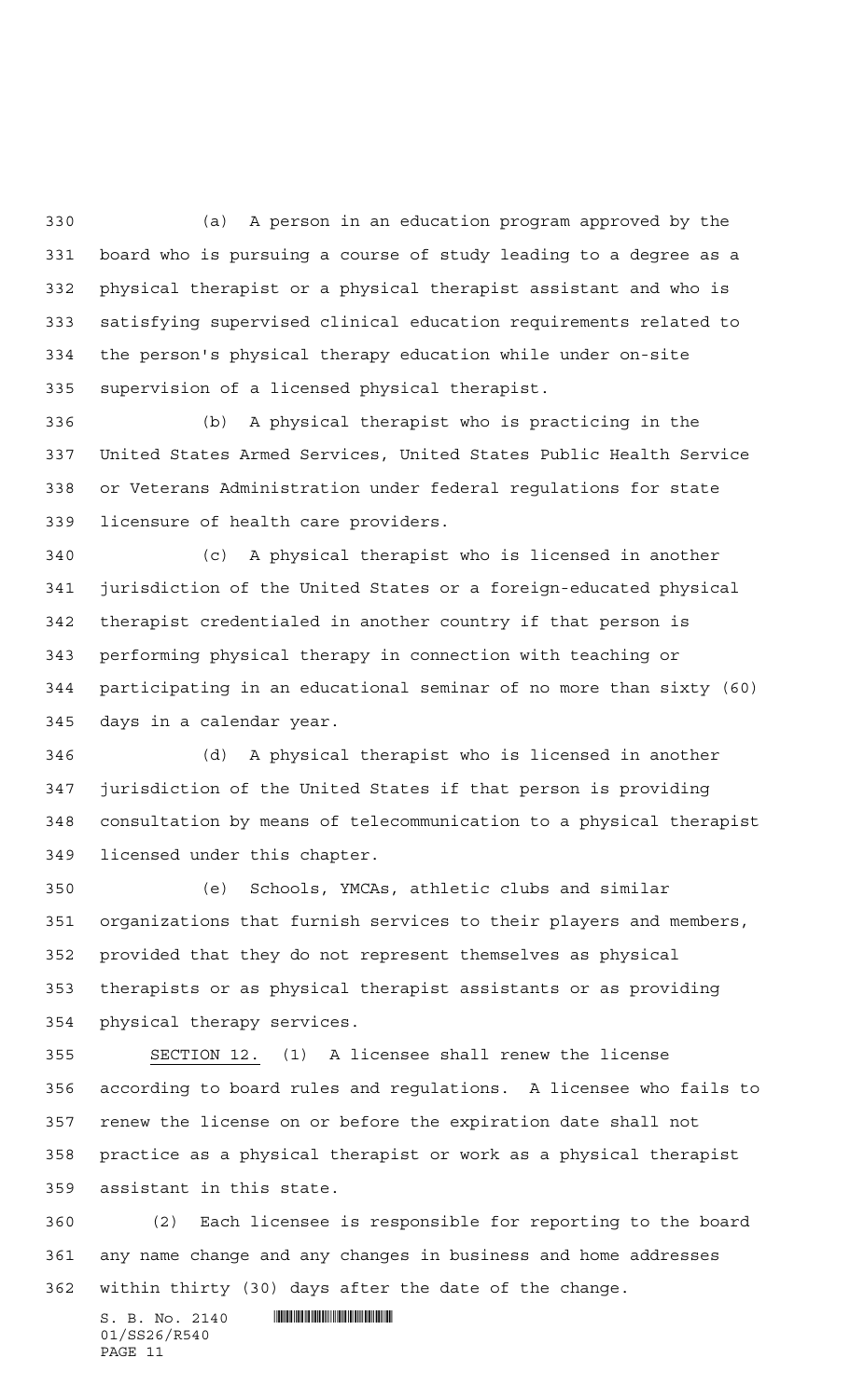SECTION 13. (1) The board may reinstate a lapsed license upon payment of a renewal fee and reinstatement fee.

 (2) If a person's license has lapsed for more than three (3) consecutive years, that person shall reapply for a license and pay all applicable fees. The person shall also demonstrate to the board's satisfaction competence to practice physical therapy, or shall serve an internship under a restricted license or take remedial courses as determined by the board, or both, at the board's discretion. The board may also require the applicant to take an examination.

 SECTION 14. (1) A physical therapist licensed under this chapter is fully authorized to practice physical therapy as defined in Section 3 of this act.

 (2) A physical therapist shall refer a patient or client to appropriate health care practitioners if the physical therapist has reasonable cause to believe that symptoms or conditions are present that require services beyond the scope of practice or when physical therapy is contraindicated.

 (3) A physical therapist shall adhere to the recognized standards of ethics of the physical therapy profession and as further established by rules and regulations of the board.

 SECTION 15. (1) A physical therapist shall use the letters "PT" in connection with the physical therapist's name or place of business to denote licensure under this chapter.

 (2) A person or business entity, its employees, agents or representatives shall not use in connection with that person's name or the name or activity of the business, the words "physical therapy," "physical therapist," "physiotherapy," "physiotherapist" or "registered physical therapist," the letters "PT," "LPT," "RPT," or any other words, abbreviations or insignia indicating or implying directly or indirectly that physical therapy is provided or supplied, including the billing of services labeled as physical

01/SS26/R540 PAGE 12

 $S.$  B. No. 2140  $\blacksquare$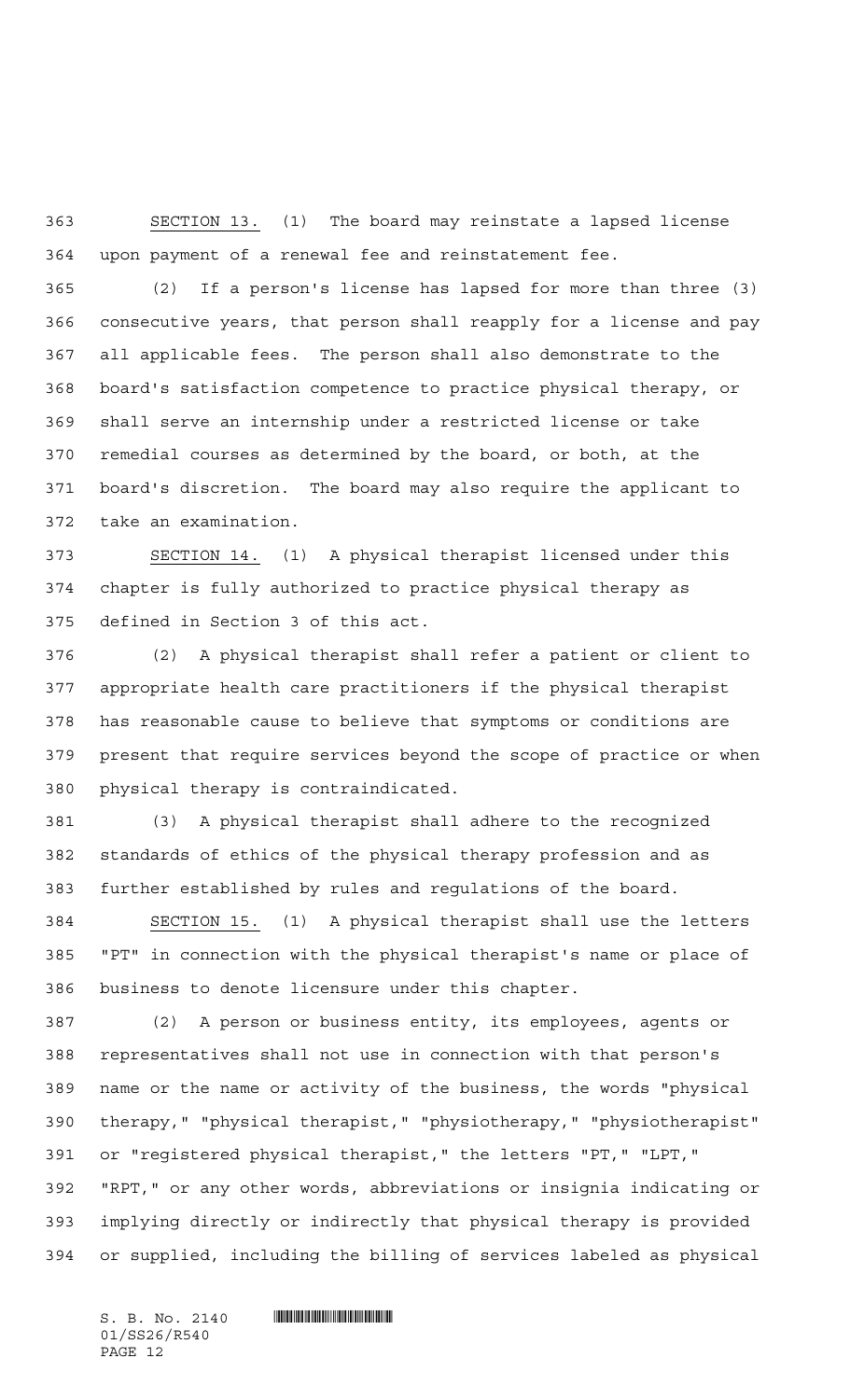therapy, unless those services are provided by or under the direction of a physical therapist licensed under this chapter.

 (3) A physical therapist assistant shall use the letters "PTA" in connection with that person's name to denote licensure hereunder.

 (4) A person shall not use the title "physical therapist assistant," the letters "PTA," or any other words, abbreviations or insignia in connection with that person's name to indicate or imply, directly or indirectly, that the person is a physical therapist assistant unless that person is licensed as a physical therapist assistant under this chapter.

 (5) The board shall aid the district attorneys and county prosecuting attorneys in the enforcement of the provisions of this chapter and the prosecution of any violations of this chapter. In addition to the criminal penalties provided by this chapter, the civil remedy of injunction shall be available to restrain and enjoin violations of any provision of this chapter without proof of actual damages sustained by any person.

 SECTION 16. (1) A physical therapist is responsible for managing all aspects of the physical therapy care of each patient. The physical therapist shall provide:

 (a) The initial written evaluation for each patient; (b) Periodic written reevaluation of each patient; (c) A written discharge plan for the patient and the patient's response to treatment at discharge;

(d) A written plan of care; and

(e) A written record of treatment.

 (2) A physical therapist shall assure the qualifications of all assistive personnel to perform specific designated tasks through written documentation of the assistive personnel's training.

 (3) For each date of service, a physical therapist shall provide all therapeutic interventions that require the expertise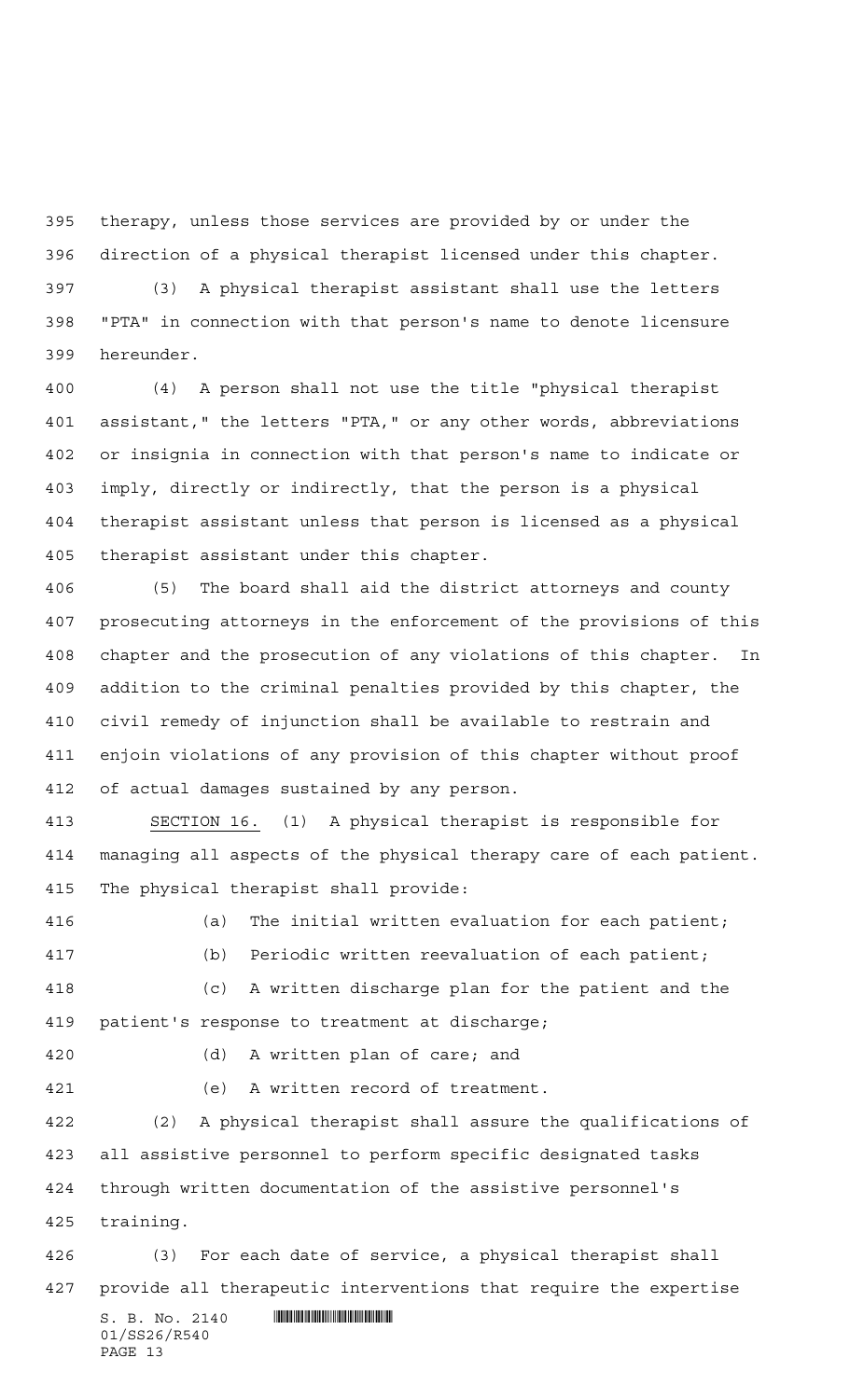of a physical therapist and shall determine the components of physical therapy intervention that may be delegated to a physical therapist assistant and the tasks related to physical therapy that may be performed by a physical therapy aide for delivery of service that is safe, effective and efficient for each patient.

 (4) A physical therapist assistant shall work under a physical therapist's direct on-site supervision. A physical therapist assistant may document care provided without the co-signature of the supervising physical therapist.

 (5) A physical therapist may concurrently supervise no more than two (2) physical therapist assistants.

 (6) A physical therapist may use physical therapy aides for designated routine tasks. A physical therapy aide shall work under the continuous on-site supervision of a physical therapist or physical therapist assistant who is continuously on-site and present in the facility.

 (7) A physical therapist's responsibility for patient care management shall include oversight of all documentation for services rendered to each patient, including awareness of fees charged.

 SECTION 17. (1) The following are grounds for disciplinary action:

 (a) Violating any provision of this chapter, board 451 rules or regulations or a written order of the board;

 (b) Practicing or offering to practice beyond the scope of the practice of physical therapy;

 (c) Obtaining or attempting to obtain a license by fraud or misrepresentation;

 (d) Engaging in the performance of substandard care by a physical therapist due to a deliberate or negligent act or failure to act, regardless of whether actual injury to the patient is established;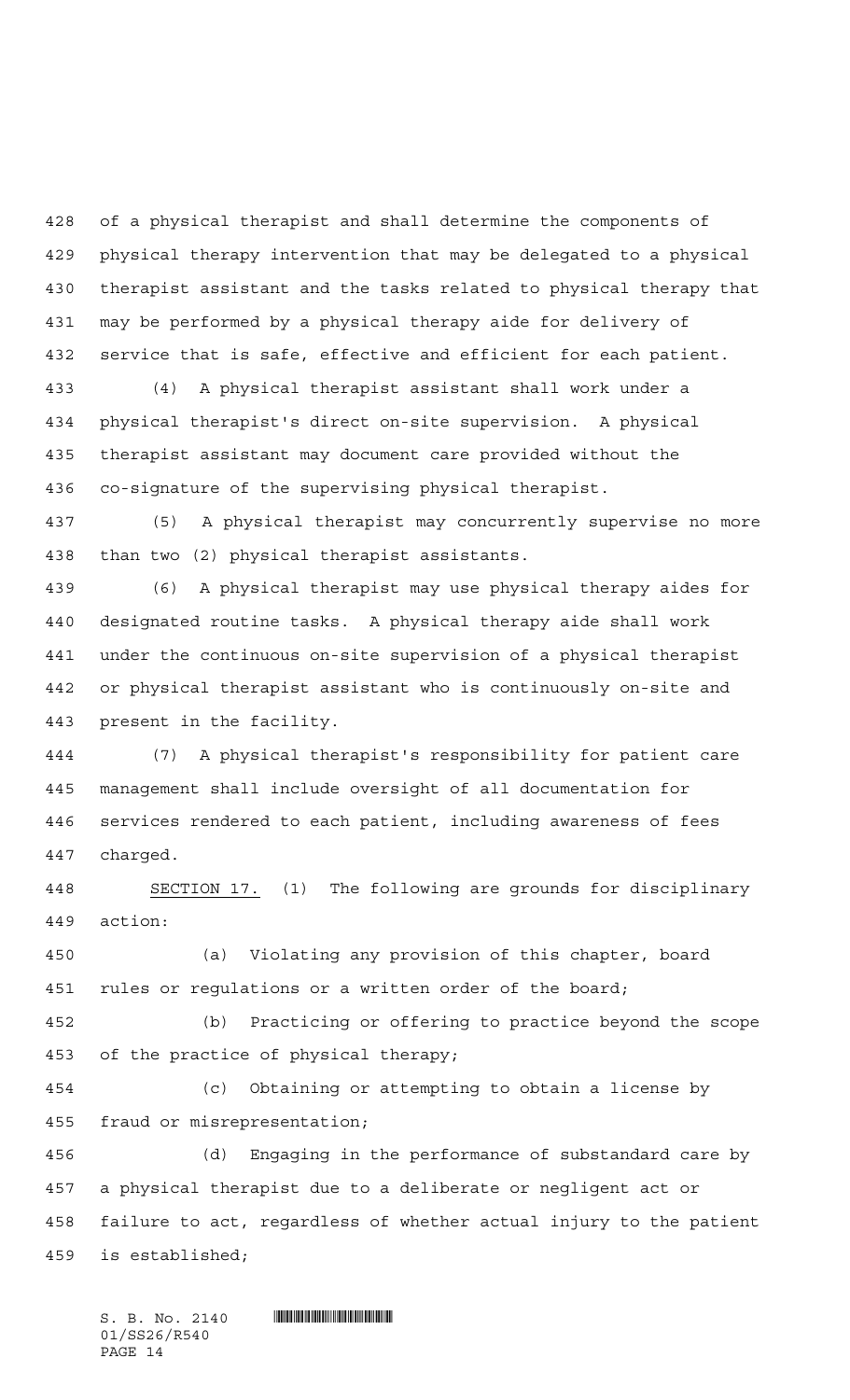(e) Engaging in the performance of substandard care by a physical therapist assistant, including exceeding the authority to perform components of intervention selected by the supervising physical therapist, regardless of whether actual injury to the patient is established;

 (f) Failing to supervise assistive personnel in accordance with this chapter and board rules or regulations;

 (g) Having been convicted of a felony in the courts of this state or any other state, territory or country. As used in this paragraph, the term "conviction" includes a finding or verdict of guilt, an admission of guilt or a plea of nolo contendere;

 (h) Practicing as a physical therapist or working as a physical therapist assistant when physical or mental abilities are impaired by the use of controlled substances or other habit-forming drugs, chemicals or alcohol;

 (i) Having had a license revoked or suspended, other disciplinary action taken, or an application for licensure refused, revoked or suspended by the proper authorities of another state, territory or country;

 (j) Engaging in sexual misconduct. For the purposes of this paragraph, "sexual misconduct" includes:

 (i) Engaging in or soliciting sexual relationships, whether consensual or nonconsensual, while a physical therapist or physical therapist assistant/patient relationship exists;

 (ii) Making sexual advances, requesting sexual favors or engaging in other verbal conduct or physical contact of a sexual nature with patients or clients; and

 (iii) Intentionally viewing a completely or partially disrobed patient in the course of treatment if the viewing is not related to patient diagnosis or treatment under current practice standards.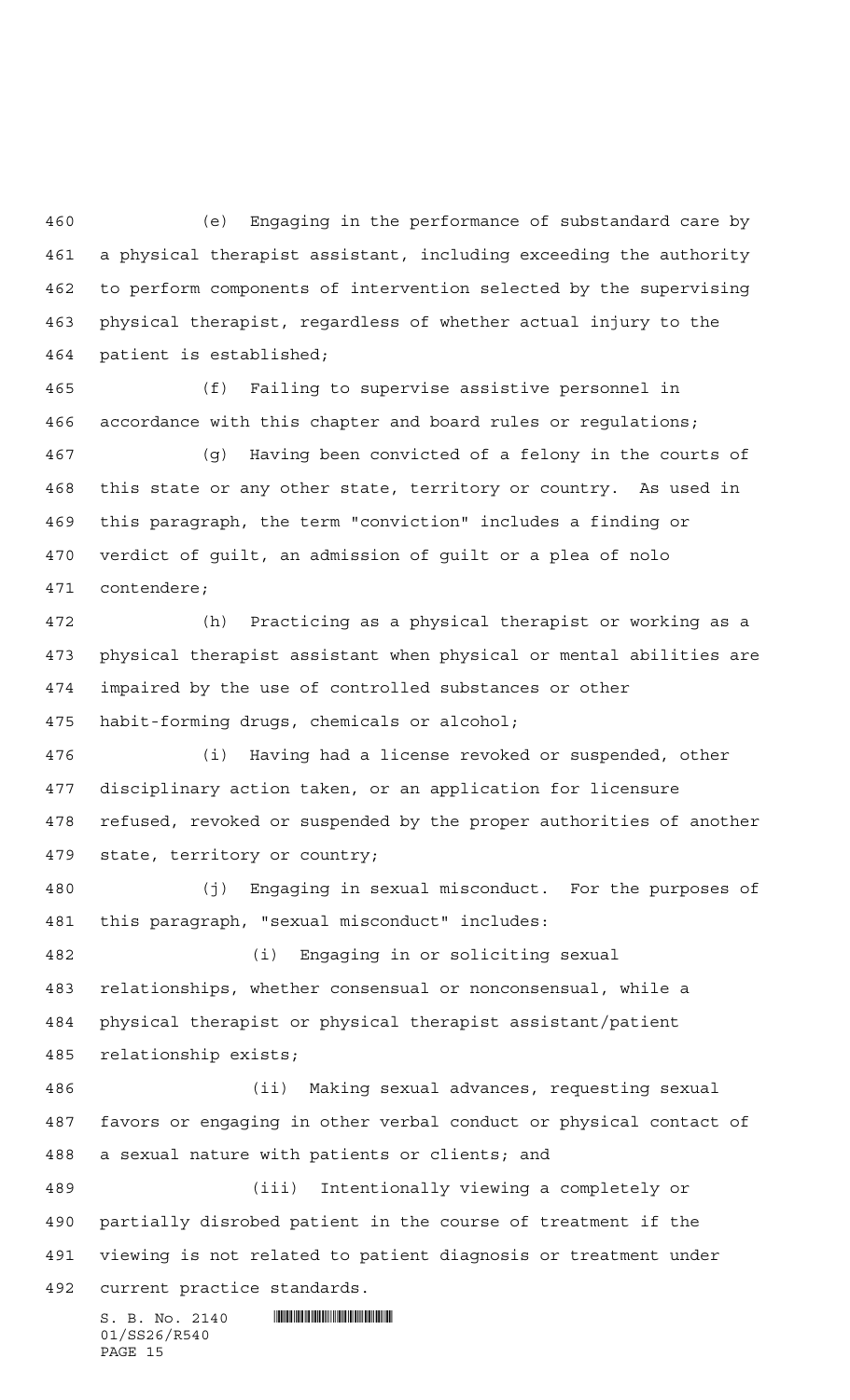(k) Directly or indirectly requesting, receiving or participating in the dividing, transferring, assigning, rebating or refunding of an unearned fee, or profiting by means of a credit or other valuable consideration such as an unearned commission, discount or gratuity in connection with the furnishing of physical therapy services. This does not prohibit the members of any regularly and properly organized business entity recognized by law and comprised of physical therapists from dividing fees received for professional services among themselves as they determine necessary to defray their joint operating expense;

 (l) Failing to adhere to the recognized standards of ethics of the physical therapy profession;

 (m) Charging unreasonable or fraudulent fees for services performed or not performed;

 (n) Making misleading, deceptive, untrue or fraudulent representations in violation of this chapter or in the practice of the profession;

 (o) Having been adjudged mentally incompetent by a court of competent jurisdiction;

 (p) Aiding or abetting a person who is not licensed in this state and who directly or indirectly performs activities requiring a license;

 (q) Failing to report to the board any act or omission of a licensee, applicant or any other person who violates the provisions of this chapter;

 (r) Interfering with an investigation or disciplinary proceeding by willful misrepresentation of facts or by the use of threats or harassment against any patient or witness to prevent them from providing evidence in a disciplinary proceeding or any legal action;

 (s) Failing to maintain patient confidentiality without prior written consent of the patient unless otherwise required by

law;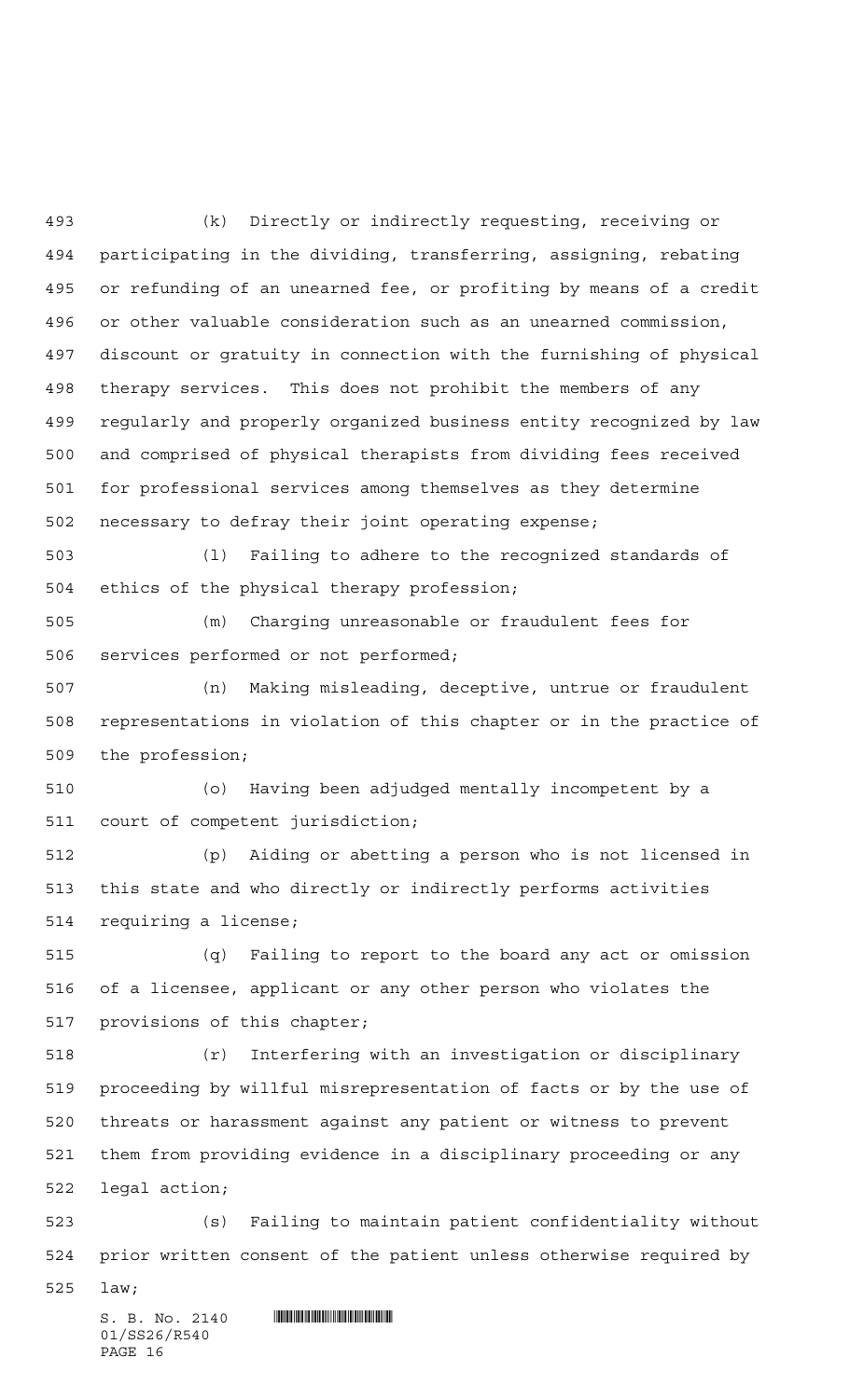(t) Failing to maintain adequate patient records. For the purposes of this paragraph, "adequate patient records" means legible records that contain at a minimum sufficient information to identify the patient, an evaluation of objective findings, a diagnosis, the plan of care, the treatment record and a discharge plan;

 (u) Promoting an unnecessary device, treatment intervention or service for the financial gain of the practitioner or of a third party;

 (v) Providing treatment intervention unwarranted by the condition of the patient, or continuing treatment beyond the point of reasonable benefit; and

 (w) Participating in underutilization or overutilization of physical therapy services for personal or institutional financial gain, or participation in services that are in any way linked to the financial gain of a referral source.

 (2) In addition to the grounds specified in subsection (1) of this section, the board shall be authorized to suspend the license of any licensee for being out of compliance with an order for support, as defined in Section 93-11-153. The procedure for suspension of a license for being out of compliance with an order for support, and the procedure for the reissuance or reinstatement of a license suspended for that purpose, and the payment of any fees for the reissuance or reinstatement of a license suspended for that purpose, shall be governed by Section 93-11-157 or 93-11-163, as the case may be. If there is any conflict between any provision of Section 93-11-157 or 93-11-163 and any provision of this chapter, the provisions of Section 93-11-157 or 93-11-163, as the case may be, shall control.

 SECTION 18. (1) To enforce this chapter the board is authorized to:

 (a) Receive complaints filed against licensees and conduct a timely investigation;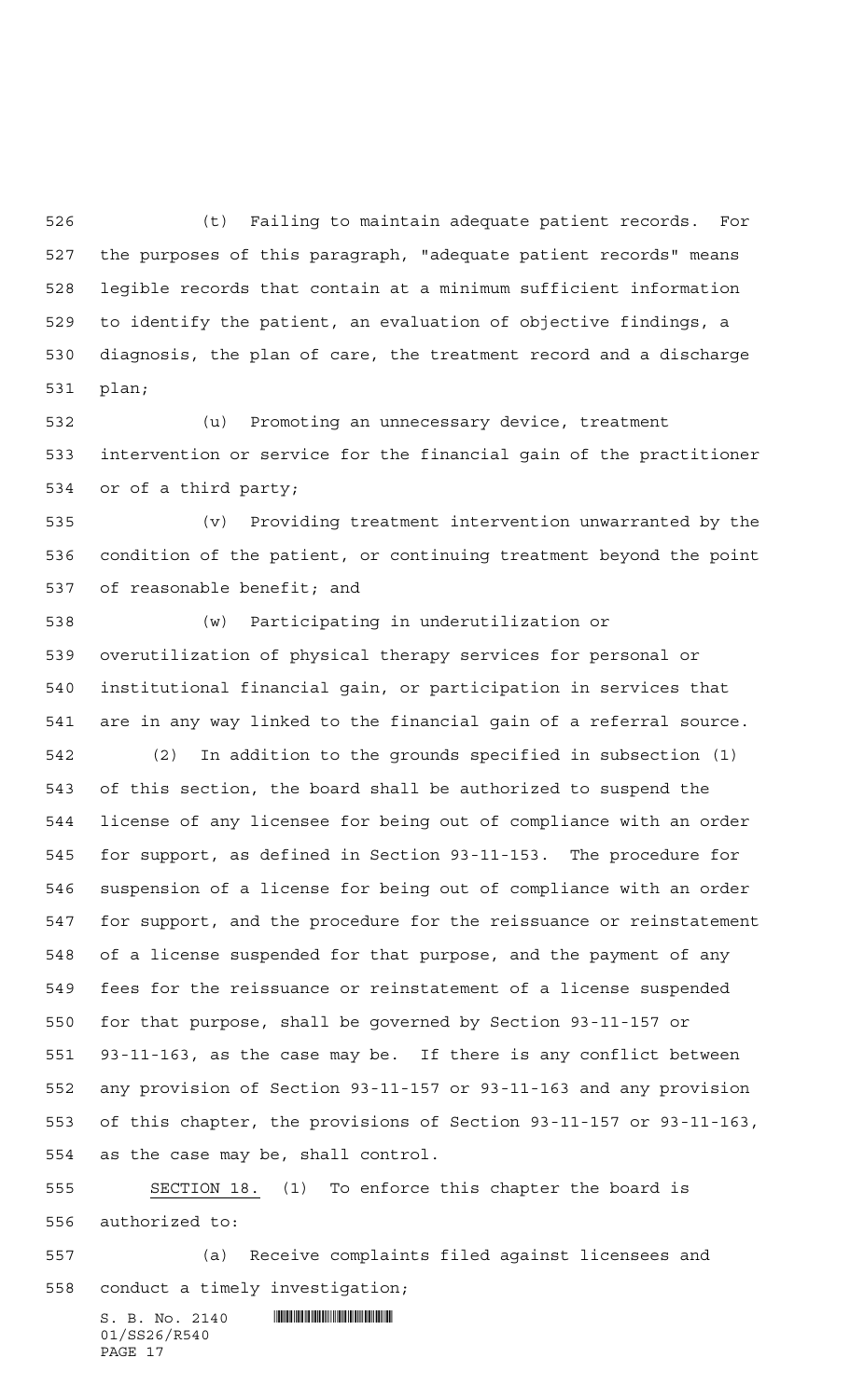(b) Conduct an investigation at any time and on its own initiative without receipt of a written complaint if a majority of the board has reason to believe that there may be a violation of this chapter;

 (c) Issue subpoenas to compel the attendance of any witness or the production of any documentation relative to a case;

 (d) Take emergency action ordering the summary suspension of a license or the restriction of the licensee's practice or employment pending proceedings by the board;

 (e) Appoint hearing officers authorized to conduct hearings. Hearing officers shall prepare and submit to the board findings of fact, conclusions of law and an order that shall be reviewed and voted on by the board; and

 (f) Require a licensee to be examined in order to determine the licensee's mental, physical or professional competence.

 (2) If the board finds that the information received in a complaint or an investigation is not of sufficient seriousness to merit disciplinary action against a licensee it may take the following actions:

 (a) Dismiss the complaint if the board believes the information or complaint is without merit; or

 (b) Issue a confidential advisory letter to the licensee. An advisory letter is nondisciplinary and notifies a licensee that, while there is insufficient evidence to support disciplinary action, the board believes that the licensee should modify or eliminate certain conduct or practices.

 SECTION 19. (1) Any person whose application for a license is denied shall be entitled to a hearing before the board if he submits a written request to the board. The hearing shall be conducted at the earliest possible date. The board shall fix a time and place for the hearing and shall cause a written copy of the reason for denial of the license together with a notice of the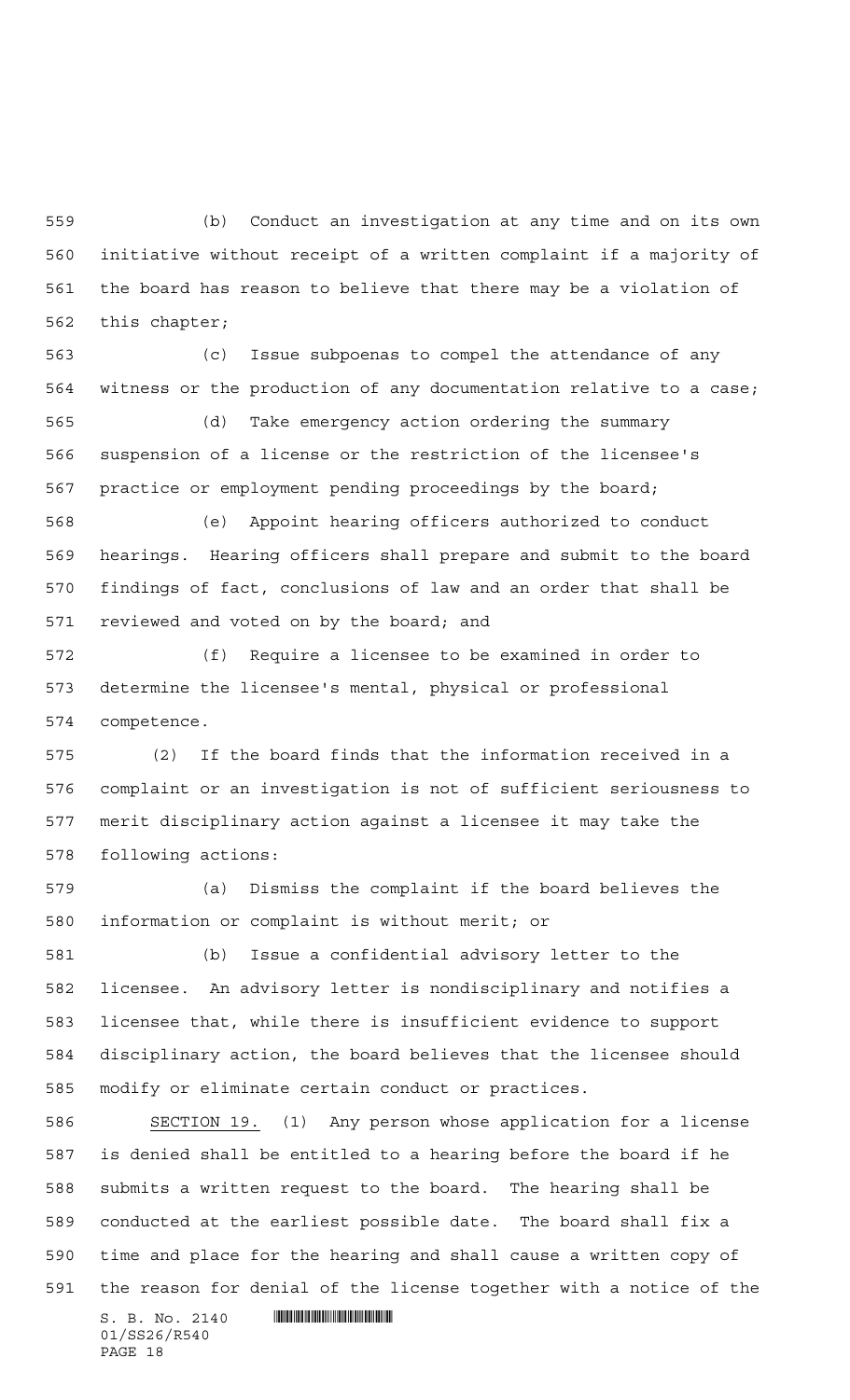time and place fixed for the hearing to be served on the applicant requesting the hearing. Service of and notice of the hearing may be given by certified mail to the last known address of the licensee or applicant. For purposes of the hearing, the board sha11 have the power to subpoena persons and compel the production of records, papers and other documents.

 (2) (a) All complaints concerning a licensee's business or professional practice shall be received by the board. Each complaint received shall be logged, recording at a minimum, the following information: (i) the licensee's name; (ii) the name of the complaining party, if known; (iii) the date of the complaint; (iv) a brief statement of the complaint; and (v) the disposition of the complaint.

 (b) Following the investigative process the board may file formal charges against the licensee. The formal complaint shall at a minimum inform the licensee of the facts that are the basis of the charge and that are specific enough to enable the licensee to defend against the charges.

 (c) Each licensee whose conduct is the subject of a formal charge that seeks to impose disciplinary action against the licensee shall be served notice of the formal charge at least thirty (30) days before the date of the hearing, which hearing shall be presided over by the board or the board's designee. Service shall be considered to have been given if the notice was personally received by the licensee or if the notice was mailed certified return receipt requested to the licensee at the licensee's last known address as listed with the board.

 (d) The notice of the formal charge shall consist at a minimum of the following information:

 (i) The time, place and date of the hearing; (ii) That the licensee shall appear personally at the hearing and may be represented by counsel;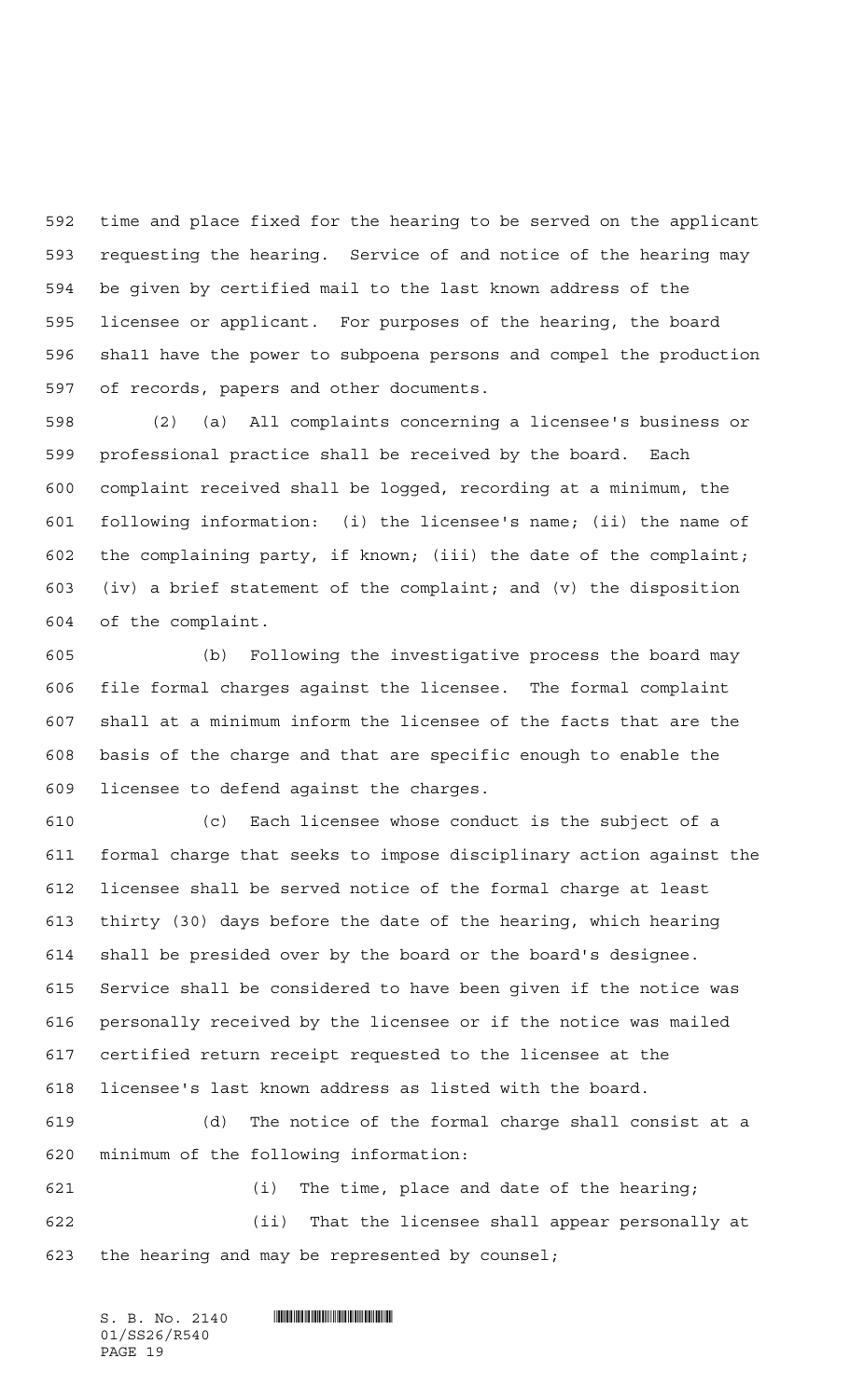(iii) That the licensee shall have the right to produce witnesses and evidence on the licensee's behalf and shall have the right to cross-examine adverse witnesses and evidence; (iv) That the hearing could result in disciplinary action being taken against the licensee's license;

 (v) That rules for the conduct of these hearings exist and it may be in the licensee's best interest to obtain a copy;

 (vi) That the board or its designee shall preside at the hearing and following the conclusion of the hearing shall make findings of facts, conclusions of law and recommendations separately stated to the board as to what disciplinary action, if any, should be imposed on the licensee;

 (vii) The board or its designee will hear evidence produced in support of the formal charges and contrary evidence produced by the licensee, and the board will issue an order at the conclusion of the hearing; and

 (viii) All proceedings under this section are matters of public record and shall be preserved in accordance with state law.

 $S. B. No. 2140$  .  $\blacksquare$  (2) In addition to other remedies provided by law or in equity, any applicant or licensee aggrieved by any action of the board may appeal the action of the board to the chancery court of the county of his residence if he is a resident of this state, or the Chancery Court of the First Judicial District of Hinds County, Mississippi, if he is a nonresident of this state, and the court after a hearing may modify, affirm or reverse the judgment of the board or may remand the case to the board for further proceedings. An appeal must be filed within thirty (30) days immediately following the mailing or delivery to the applicant or licensee of a copy of the order of judgment of the board unless the court for good cause shown extends the time. Appeals may be had to the Supreme Court of the State of Mississippi as provided by law from

01/SS26/R540 PAGE 20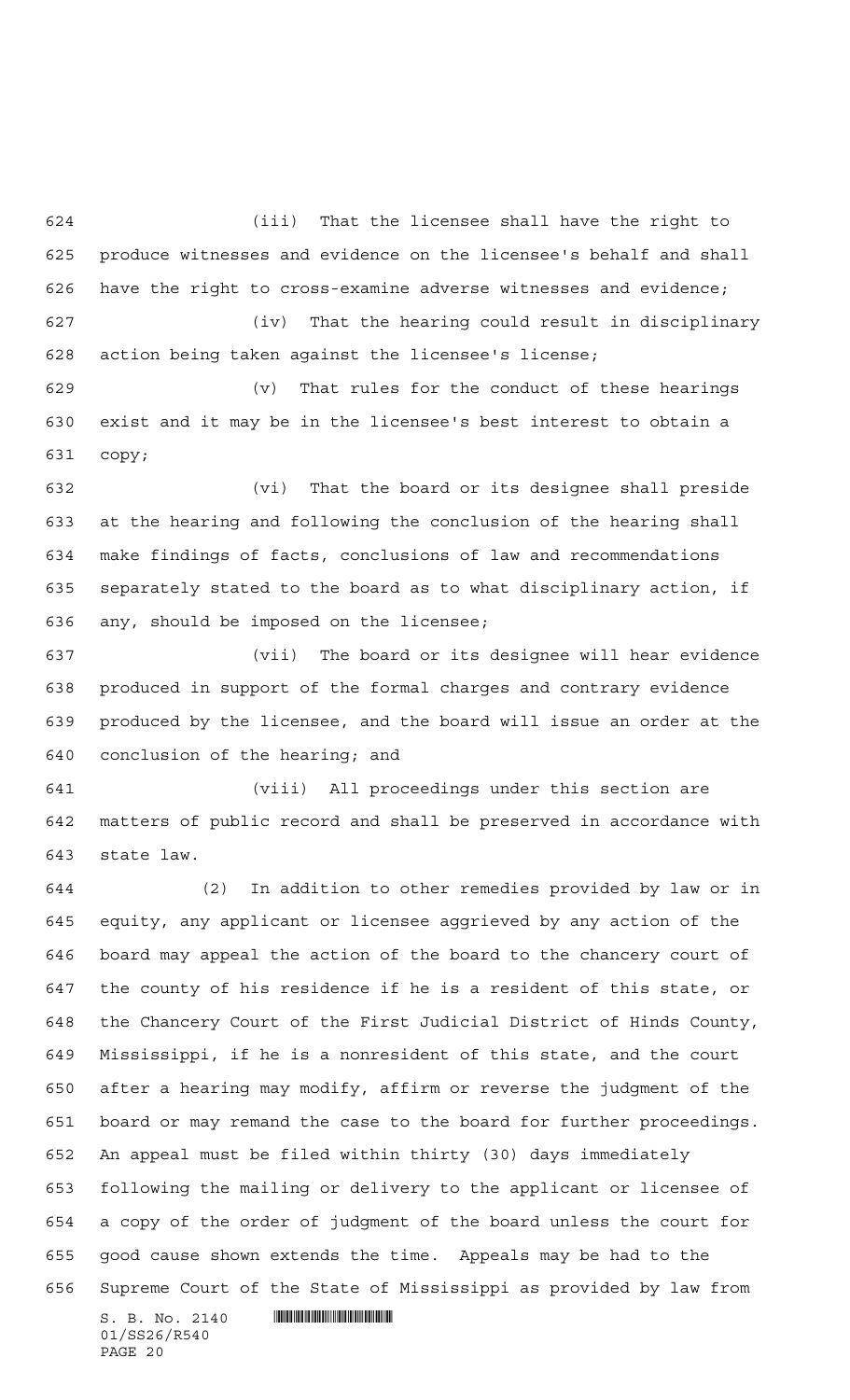any final judgment of the chancery court. If the board appeals any judgment of the chancery court, no bond shall be required of it in order to perfect its appeal. Any appeal of a license suspension that is required by Section 93-11-157 or 93-11-163 shall be taken in accordance with the appeal procedure specified in Section 93-11-157 or 93-11-163, as the case may be, rather than the procedure specified in this section.

 SECTION 20. (1) Upon proof that any grounds described in Section 17 of this act have been violated, the board may take the following disciplinary actions singly or in combination:

(a) Issue a censure;

 (b) Restrict a license. The board may require a licensee to report regularly to the board on matters related to the grounds for the restricted license;

 (c) Suspend a license for a period prescribed by the board;

(d) Revoke a license;

(e) Refuse to issue or renew a license;

 (f) Fine a licensee. In addition to a fine, the board may assess and collect the reasonable costs incurred in a disciplinary hearing when action is taken against a person's license; or

 (g) Accept a voluntary surrendering of a license. (2) Each violation of Section 17 of this act shall, upon conviction, be punishable by a fine of not less than One Hundred Dollars (\$100.00) nor more than Five Hundred Dollars (\$500.00), or by imprisonment for not less than ten (10) days nor more than sixty (60) days, or both such fine and imprisonment.

 SECTION 21. Actions of the board shall be taken subject to the right of notice, hearing and adjudication and the right of appeal in accordance with Mississippi law relating to administrative law and procedure.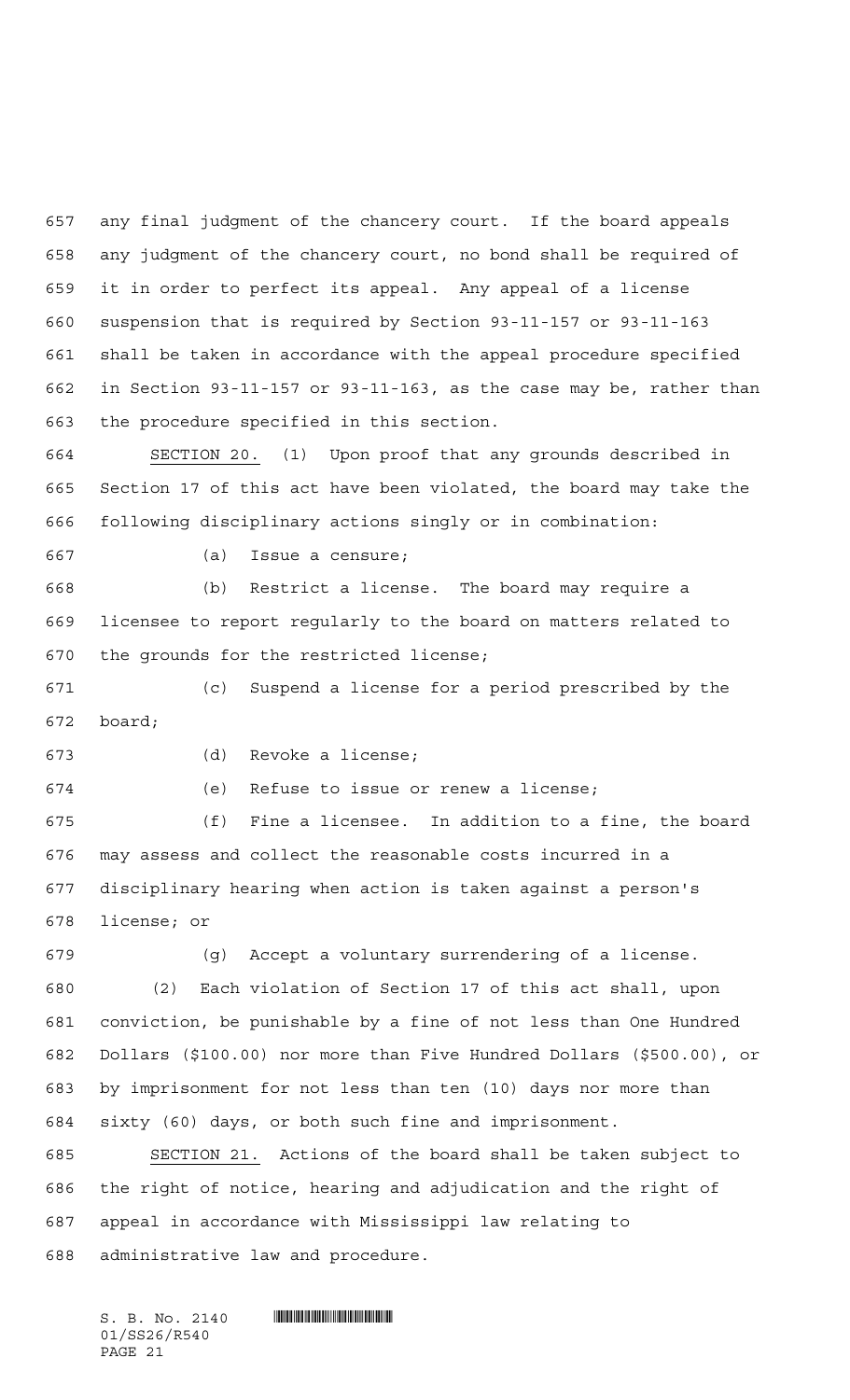SECTION 22. (1) It is unlawful for any person to practice or in any manner to represent, imply or claim to practice physical therapy or use any word or designation that implies that the person is a physical therapist unless that person is licensed under this chapter. A person who engages in an activity requiring a license under this chapter or uses any word, title, letters or any description of services that incorporates one or more of the terms, designations or abbreviations in violation of Section 15 of this act that implies that the person is licensed to engage in the practice of physical therapy is guilty of a misdemeanor.

 (2) The board may investigate any person to the extent necessary to determine if the person is engaged in the unlawful practice of physical therapy. If an investigation indicates that a person may be practicing physical therapy unlawfully, the board shall inform the person of the alleged violation. The board may refer the matter for prosecution regardless of whether the person ceases the unlawful practice of physical therapy.

 (3) The board, through the Office of the Attorney General, may apply for injunctive relief in any court of competent jurisdiction to enjoin any person from committing any act in violation of this chapter. Injunction proceedings are in addition to, and not in lieu of, all penalties and other remedies prescribed in this chapter.

 (4) A person who aids or requires another person to directly or indirectly violate this chapter or board rules or regulations, who permits a license to be used by another person, or who acts with the intent to violate or evade this chapter or board rules or regulations is subject to a civil penalty of not more than One Thousand Dollars (\$1,000.00) for the first violation and not more than Five Thousand Dollars (\$5,000.00) for each subsequent violation.

 (5) The board shall deposit all monies it collects from civil penalties under this chapter into the Physical Therapy Fund.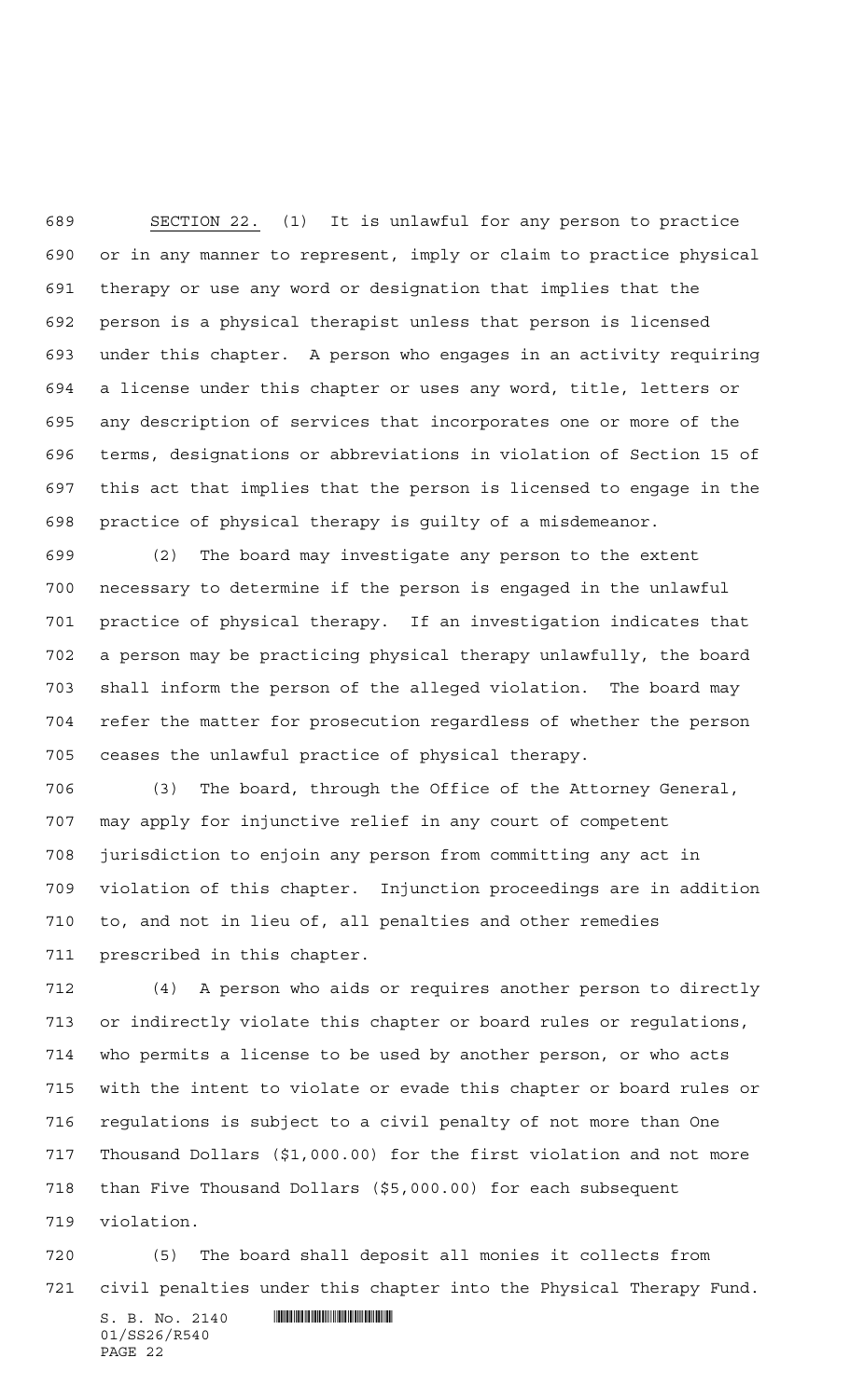SECTION 23. (1) A person including, but not limited to, a licensee, corporation, insurance company, health care organization or health care facility and state or local governmental agencies shall report to the board any conviction, determination or finding that a licensee has committed an act that constitutes a violation of Section 17 of this act.

 (2) A person is immune from civil liability, whether direct or derivative, for providing information in good faith to the board in accordance with subsection (1) of this section.

 (3) The board shall not disclose the identity of a person who provides information unless the information is essential to proceedings conducted under Sections 18 and 19 of this act or unless required by a court of law.

 SECTION 24. In lieu of a disciplinary proceeding prescribed by this chapter, the board may permit a licensee to actively participate in a board-approved substance abuse recovery program if:

 (a) The board has evidence that the licensee is impaired;

 (b) The licensee has not been convicted of a felony relating to a controlled substance in a court of law of the United States or any other territory or country;

 (c) The licensee enters into a written agreement with the board for a restricted license and complies with all the terms of the agreement, including making satisfactory progress in the program and adhering to any limitations on the licensee's practice or work imposed by the board to protect the public. Failure to enter into such an agreement shall activate an immediate investigation and disciplinary proceeding by the board; and

 (d) As part of the agreement established between the licensee and the board, the licensee signs a waiver allowing the substance abuse program to release information to the board if the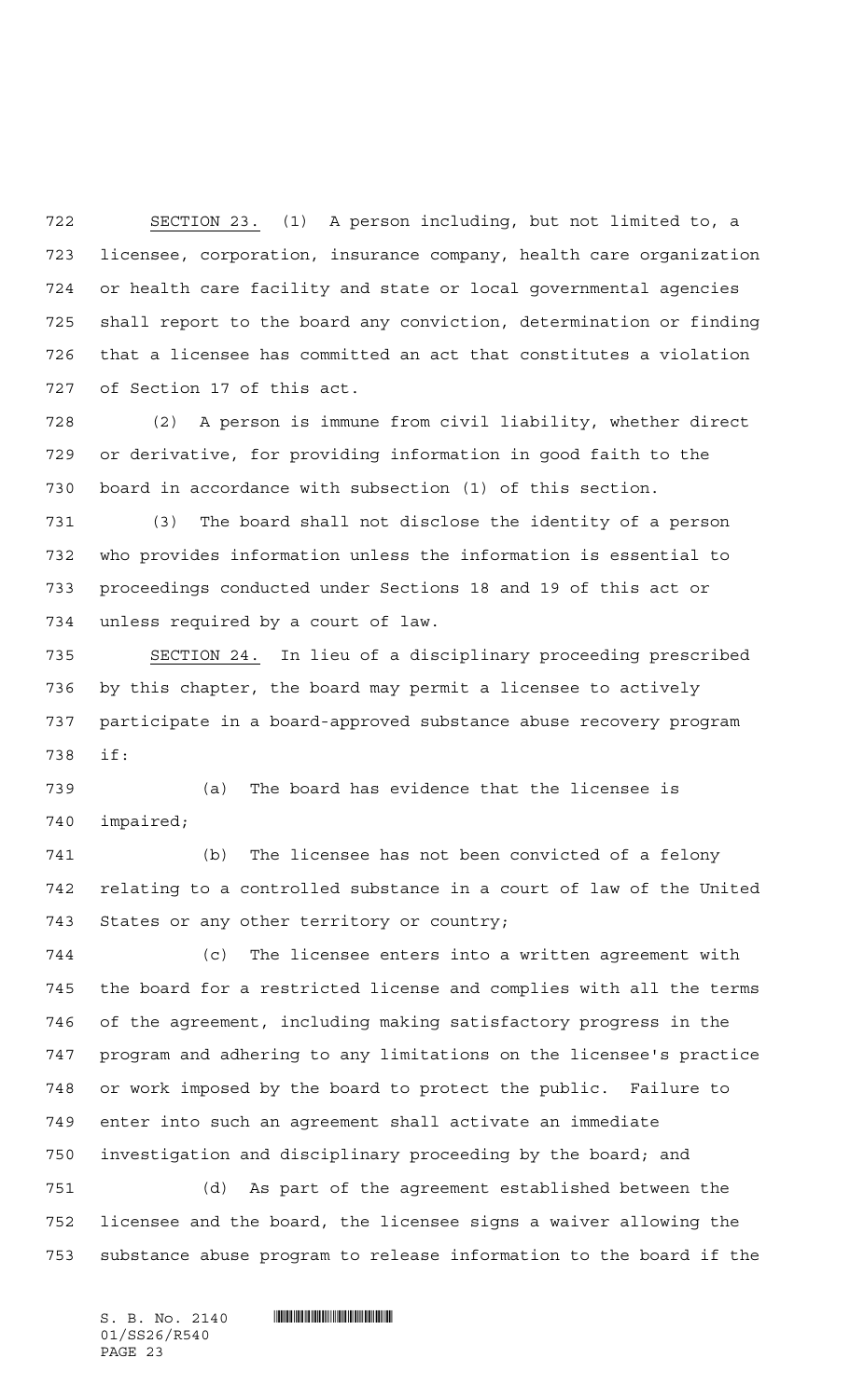licensee does not comply with the requirements of this section or is unable to practice or work with reasonable skill or safety. SECTION 25. (1) The public shall have access to the

following information:

 (a) A list of licensed physical therapists and physical therapist assistants that includes place of practice, license number, date of license expiration and status of license; and

 (b) A list of official actions taken by the board. (2) The home address and telephone numbers of physical therapists and physical therapist assistants are not public records and shall be kept confidential by the board unless they are the only addresses and telephone numbers of record.

 (3) If a referring practitioner is deriving direct or indirect compensation from the referral to physical therapy, the physical therapist shall disclose this information in writing to the patient before the initial evaluation.

 (4) A physical therapist shall disclose in writing to a patient any financial interest in products that the physical therapist endorses and recommends to the patient at the time of the endorsement or recommendation.

 (5) A physical therapist shall inform each patient that the patient has freedom of choice in services and products.

 (6) Information relating to the physical therapist/patient relationship is confidential and shall not be communicated to a third party who is not involved in that patient's care without the prior written consent of the patient. A physical therapist shall divulge to the board information it requires in connection with any investigation, public hearing or other proceedings. The physical therapist/patient privilege does not extend to cases in which the physical therapist has a duty to report information as required by law.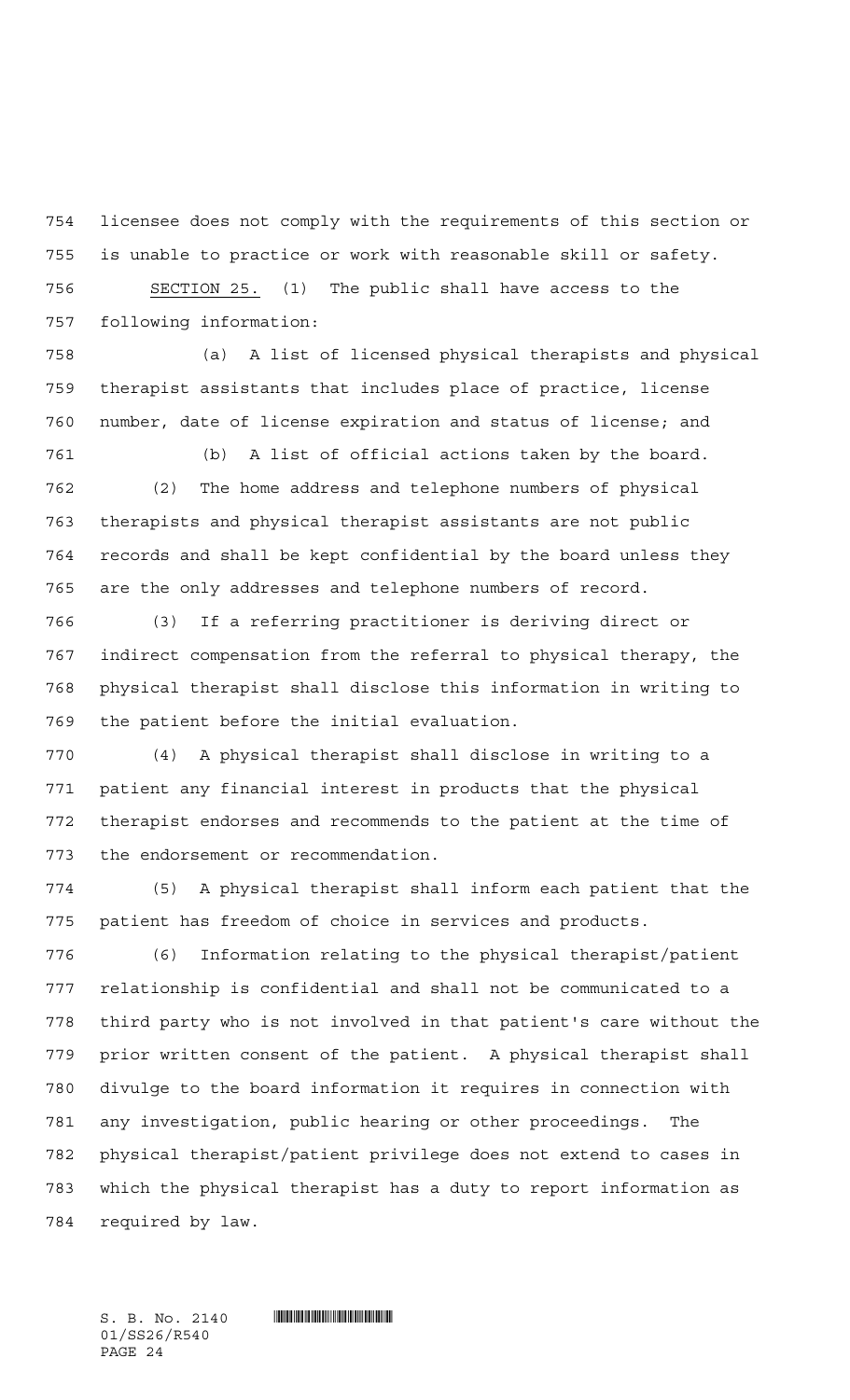(7) Any person may submit a complaint regarding any licensee or any other person potentially in violation of this chapter. Confidentiality shall be maintained subject to law.

 (8) The board shall keep all information relating to the receiving and investigation of complaints filed against licensees confidential until the information becomes public record or as required by law. Patient records, including clinical records, files, any other report or oral statement relating to diagnostic findings or treatment of patients, any information from which a patient or his family might be identified, or information received and records or reports kept by the board as a result of an investigation made under this chapter shall not be available to the public and shall be kept confidential by the board.

 (9) Each licensee shall display a copy of the licensee's license with current renewal verification in a location accessible to public view at the licensee's place of practice.

801 SECTION 26. Any person licensed by the State Board of Health under Sections 73-23-31 through 73-23-65 as they existed before July 1, 2001, and holding a valid license to practice physical therapy on July 1, 2001, may be licensed under the provisions of this chapter without examination, provided that the person applies for and obtains a new license certificate from the State Board of Physical Therapy before October 1, 2001, if that time does not coincide with the biennial date for renewal of license. Each physical therapist or physical therapist assistant so licensed will retain the same licensure number as assigned by the State Board of Health.

 SECTION 27. The Physical Therapy Advisory Council is abolished. All of the powers and duties of the State Board of Health regarding the licensure and regulation of the profession of physical therapy in the State of Mississippi are transferred to the State Board of Physical Therapy. Any property, contractual rights and obligations and unexpended funds of the State Board of